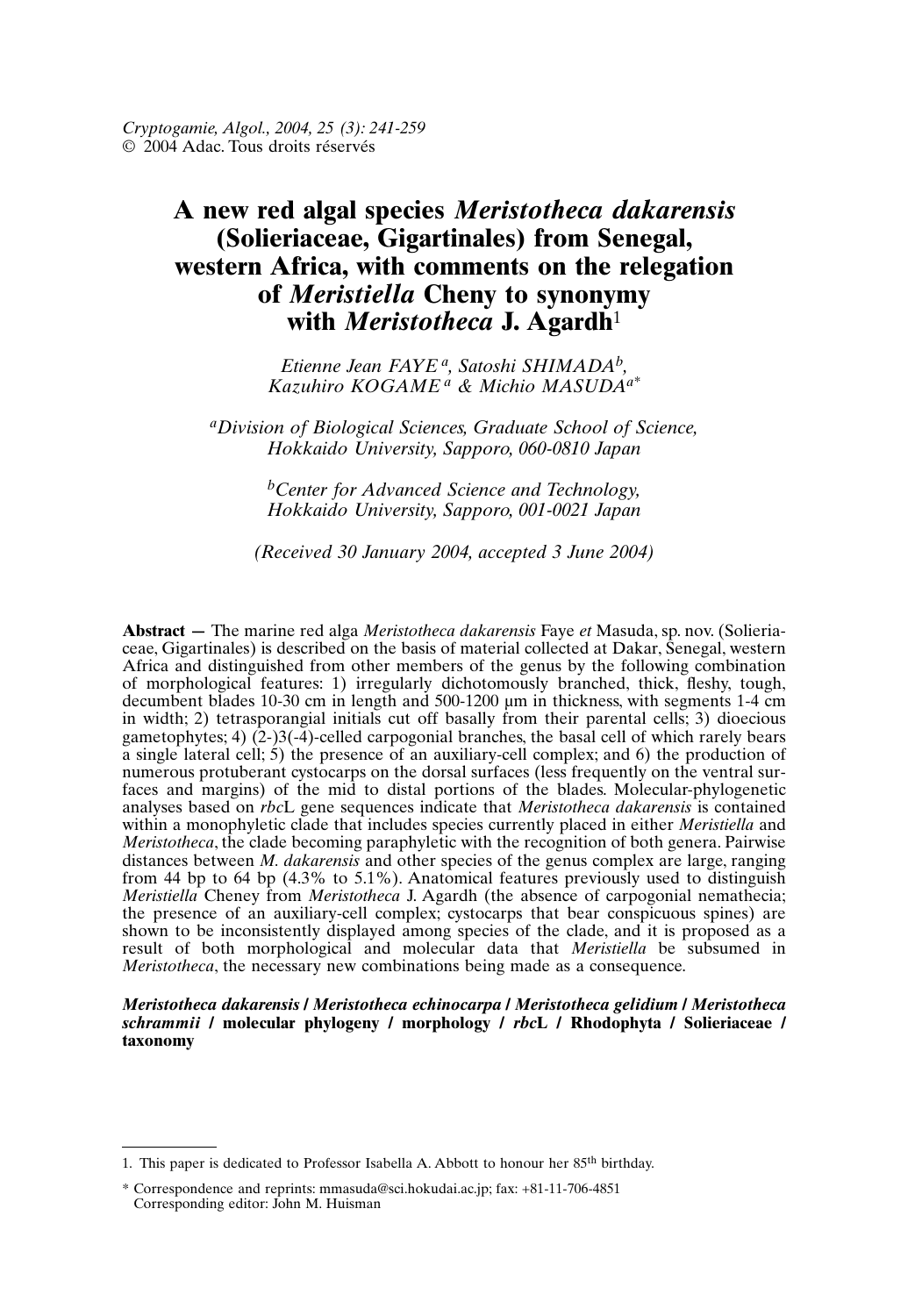**Résumé — Une nouvelle espèce d'algue rouge,** *Meristotheca dakarensis* **(Solieriaceae, Gigartinales), du Sénégal, Afrique occidentale, avec commentaires sur la mise en synonymie de** *Meristiella* **Cheny avec** *Meristotheca* **J. Agardh.** L'algue rouge marine *Meristotheca dakarensis* Faye *et* Masuda, sp. nov. (Solieriaceae, Gigartinales) est décrite à partir de matériel récolté à Dakar, Sénégal (Afrique occidentale). Elle se distingue des autres membres du genre par la combinaison suivante de caractères morphologiques : 1) ramification irrégulièrement dichotomique, épaisse, molle, résistante, à lames décombantes de 10-30 cm de longueur et de 500-1200 µm d'épaisseur, avec des segments de 1-4 cm de largeur ; 2) initiales des tétrasporocystes se découpant à la base de leurs cellules-mères ; 3) gamétophytes dioïques; 4) rameaux carpogoniaux de (2-)3(-4) cellules, dont la cellule basale porte rarement une seule cellule latérale ; 5) la présence d'un complexe cellule auxiliaire + cellules végétatives adjacentes ; et 6) production de nombreux cystocarpes protubérants sur les surfaces dorsales (moins fréquemment sur les surfaces ventrales et les marges) au milieu des parties distales des lames. Les analyses de phylogénie moléculaire basées sur les séquences du gène *rbc*L indiquent que *Meristotheca dakarensis* est contenu dans un clade monophylétique qui englobe des espèces couramment placées à la fois dans *Meristiella* et *Meristotheca* ; le clade devenant paraphylétique avec la reconnaissance des deux genres. Les distances par comparaison des séquences deux à deux entre *M. dakarensis* et les autres espèces du complexe générique sont grandes, atteignant de 44 bp à 64 bp (4,3 % à 5,1 %). Les caractères anatomiques précédemment utilisés pour distinguer *Meristiella* Cheney de *Meristotheca* J. Agardh (l'absence de némathécie carpogoniale, la présence d'un complexe cellule auxiliaire + cellules végétatives adjacentes, les cystocarpes portant des épines bien visibles) se montrent répartis de façon non cohérente parmi les espèces du clade ; il est donc proposé, compte tenu des résultats des données morphologiques et moléculaires, d'inclure *Meristiella* dans *Meristotheca*, les nouvelles combinaisons rendues nécessaires étant faites en conséquence. (Traduit par la Rédaction)

*Meristotheca dakarensis* **/** *Meristotheca echinocarpa* **/** *Meristotheca gelidium* **/** *Meristotheca schrammii* **/ morphologie / phylogénie moléculaire /** *rbc***L / Rhodophyta / Solieriaceae / taxinomie**

### **INTRODUCTION**

The red algal genus *Meristotheca* J. Agardh (1872) (Solieriaceae, Gigartinales) was erected to accommodate two species, *M. papulosa* (Montagne) J. Agardh, which was originally described as *Kallymenia papulosa* Montagne (1850, as *Callymenia*), and *M. duchassaingii* J. Agardh. Since then, a total of twelve species has been assigned to the genus, although four have been removed to other genera: *M. decumbens* Grunow (in Piccone, 1884) to *Rhabdonia*, as *R. decumbens* (Grunow) Grunow (in Askenasy, 1888); *M. duchassaingii* to *Halymenia*, as *H. duchassaingii* (J. Agardh) Kylin (1932); *M. floridana* Kylin (1932) to *Agardhiella*, as *A. floridana* (Kylin) Guimarães *et* Oliveira (1996); and *M. natalensis* J. Agardh (1876) to *Cryptonemia*, as *C. natalensis* (J. Agardh) Chiang (1970). Neto *et al*. (2002) recently reported an alga, which they identified as *M. decumbens,* from the Azores. As their specimens bear "irregularly cruciate tetraspores", the alga is likely to be unrelated to the Solieriaceae, in which members always produce zonate tetrasporangia. The following three species have been reduced to synonymy with other species: *M. gigartinoides* Joly *et* Ugadim (in Joly *et al*., 1965) with *Agardhiella floridana*; *M. japonica* Kylin (1932) with *M. papulosa* (Okamura, 1936); and *M. tasmanica* J. Agardh (1876) with *Austrophyllis harveyana* (J. Agardh) Womersley *et* Norris (Womersley, 1994). The genus thus currently includes the fol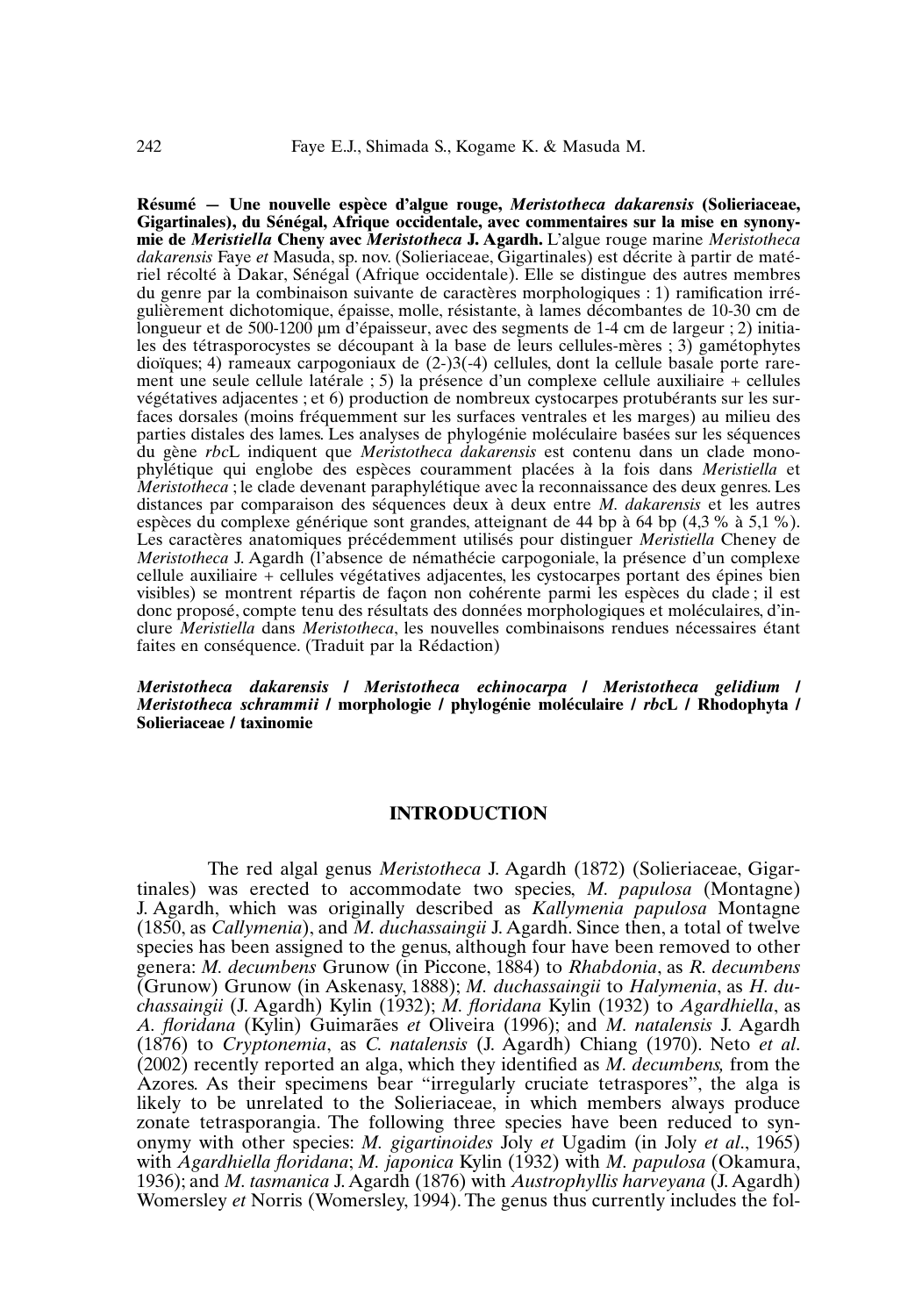lowing five species, which are distributed in tropical and warm-temperate regions in the world: *M. coacta* Okamura (1930), *M. fergusonii* Grunow *ex* Mazza (1920), *M. papulosa*, *M. procumbens* Gabrielson *et* Kraft (1984) and *M. tobagensis* Taylor  $(1962)$ .

A further species of *Meristotheca, M. senegalensis* J. Feldmann, has been listed in the literature pertaining to the marine algal flora of Senegal, western Africa (Sourie, 1954; Bodard & Mollion, 1974; Harper & Garbary, 1997). In a study of some potential sources of iota carrageenans from Senegal, Fostier (1989) stated as follows: "When we decided to study this alga [*M. senegalensis*], we were based upon the previous works of Sourie (1954) and Bodard & Mollion (1974) and, all of them attributed the alga to J. Feldmann. At our request, a further search of the holdings at the Herbarium of the Muséum National d'Histoire Naturelle, Paris, was kindly undertaken by F. Ardré, who reports that although it was J. Feldmann who introduced the nomen nudum *Meristotheca senegalensis*, the current whereabouts of voucher material on which he based the name is unknown". Recently, Watt *et al*. (2003) also reported a similar unsuccessful search for authentic Feldmann material of *M. senegalensis*. Based on gross morphological features, Fostier (1989) further indicated that the possibility exists that *M. senegalensis* may be equivalent to material from Dakar identified as *Sarcodia ceylanica* Harvey by Dangeard (1952), but in the absence of authentic material of both *Meristotheca senegalensis* and *Sarcodia ceylanica* we agree with Fostier's (1989) decision to provisionally identify *Meristotheca*-like plants from Senegal with Feldmann's manuscript name rather than *Sarcodia ceylanica*. In the present study, detailed morphological observations, in combination with *rbc*L gene-sequence analyses, are reported in order to clarify the precise taxonomic status of the Senegalese alga currently passing under the name *Meristotheca senegalensis* or possibly *Sarcodia ceylanica.*

# **MATERIALS AND METHODS**

#### **Material examined**

Material examined was collected at Ngor Island, located in the Cap-Vert Peninsula, Dakar, Senegal, and fixed in 10% formalin/seawater or dried on herbarium papers. Voucher herbarium specimens from the following three collections are deposited in the Herbarium of the Graduate School of Science, Hokkaido University, Sapporo: 1) 31 July 2002, *leg*. E. J. Faye, tetrasporangial (SAP 096653, 096654), spermatangial (SAP 096655) and cystocarpic (SAP 096656); 2) 18 January 2003, *leg*. G. Dioh Faye, vegetative (SAP 096657-096661); and 3) 10 May 2003, *leg*. G. Dioh Faye, vegetative (SAP 096662), tetrasporangial (SAP 096663) and cystocarpic (SAP 096664-096666).

#### **Anatomical observations**

Anatomical observations were made on 10% formalin/seawater-preserved material or on rehydrated herbarium specimens. Sections were made on a freezing microtome at 40 µm or by hand (using a razor blade and pith stick), stained with 0.5% (w/v) Cotton blue solution [lactic acid/phenol/glycerol/water  $(1:1:1:1)$   $(v/v)$ ], and mounted in 50% glycerol/seawater or 30% Karo on microscope slides.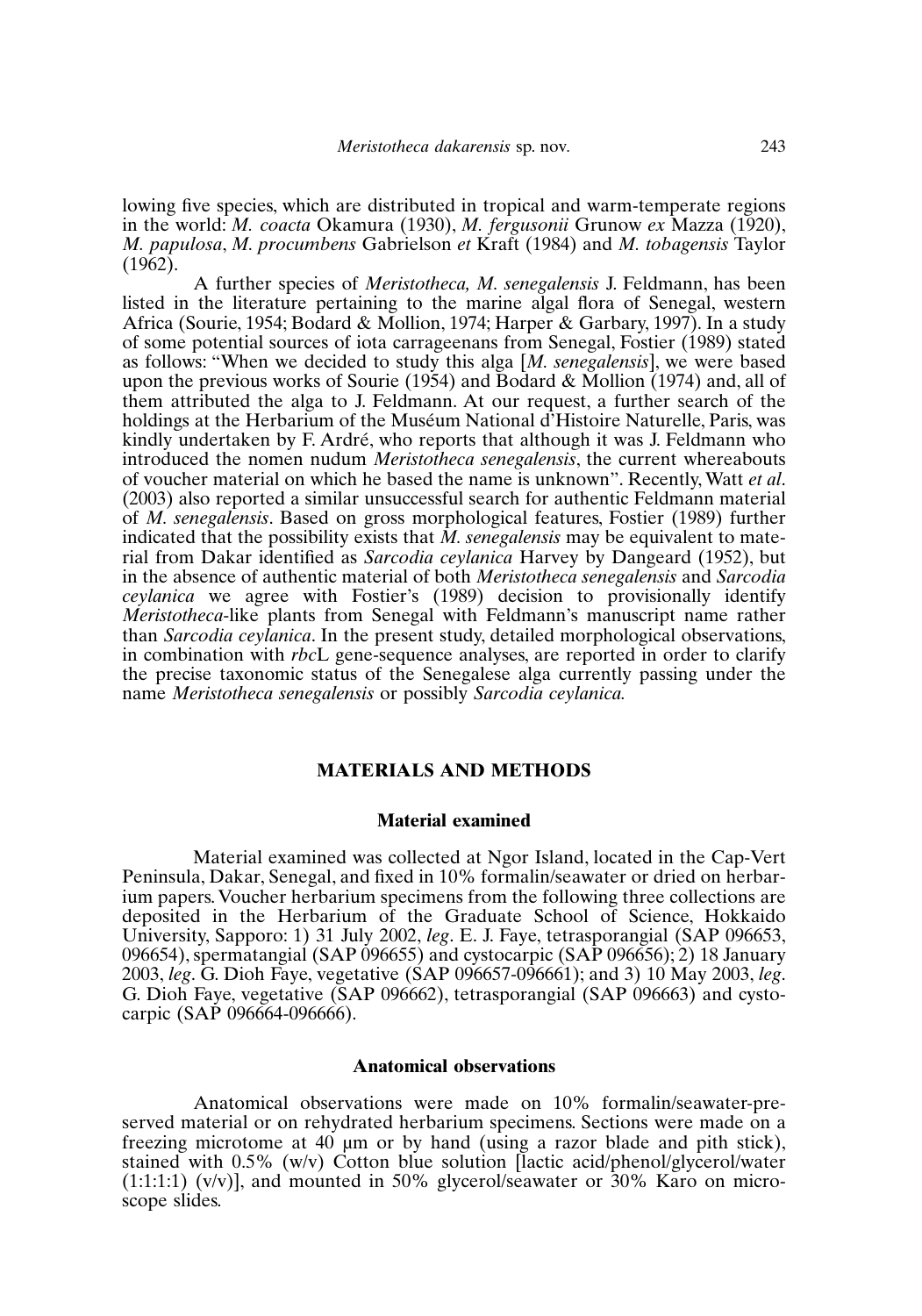#### *rbc***L analyses**

Total DNA was extracted from three samples of *Meristotheca dakarensis* [GenBank accession numbers (voucher specimen numbers in SAP): AB159224 (SAP 096653), AB159225 (SAP 096656) and AB159226 (SAP 096658)] using the DNeasy Plant Mini Kit (QIAGEN, Valencia, CA, USA) following the protocol of the manufacturer. The total DNA was used as template for the polymerase chain reaction (PCR). The following two pairs of primers were used for amplification of the *rbc*L gene: F-118 (5'-TCCACAACCAGGTGTGGATCC-3) — R-831 (5'- TCATTTTTACGAGCCCAAA-3'), and F-737 (5'-ATGTATGAGAGAGCT-GAATT-3') — R-1425 (5'-TTATACGTTAGCTGTTGGAG-3'). They were newly designed based on *rbc*L sequences of selected solieriacean algae downloaded from GenBank. The conditions of amplification consisted of an initial denaturation step of 93 $^{\circ}$ C for 1 min, followed by 35 cycles of 30 sec, denaturation period at 94 $^{\circ}$ C, 30 sec primers annealing at  $50^{\circ}$ C and 45 sec extension at  $72^{\circ}$ C, terminated by a final hold at 4°C. These temperature-cycling reactions were run on a Perkin-Elmer GenAmp PCR system 9600 or 2400 (Applied Biosystems, CA, USA). The presence of the PCR-amplified products was verified by agarose gel electrophoresis, followed by staining with Ethidium Bromide. Prior to cycle-sequencing, PCR products were purified by PEG precipitation and directly sequenced using the ABI PRISM BigDye Terminator Cycle Sequencing Kit ver. 1.1 (Applied Biosystems, CA, USA) according to the manufacturers' protocol. Cycle-sequencing reactions were run on a Perkin-Elmer GenAmp PCR system 9600 or 2400 and consisted of an initial step of 96°C for 10 sec, followed by 25 cycles (96°C for 10 sec, 50°C for 5 sec, 60°C for 4 min) and a final hold at 4°C. Both forward and reverse strands were sequenced using a DNA autosequencer (ABI PRISM, 310 Genetic Analyzer, Applied Biosystems, CA, USA).

The *rbc*L sequences were aligned manually because no insertion–deletion mutations were detected. Sequences of the following 27 species of the Solieriaceae were downloaded from GenBank and included in the alignment: *Agardhiella ramosissima* (Harvey) Kylin (AF099680), *A. subulata* (C. Agardh) Kraft *et* Wynne (U04176), an unidentified species of *Agardhiella* (AF099681), *Anatheca montagnei* Schmitz (AB122014), *Betaphycus philippinensis* Doty (AF099684), *B. speciosum* (Sonder) Doty (AF099685), *Eucheuma arnoldii* Weber-van Bosse (AF099690), *E. denticulatum* (Burman) Collins *et* Hervey (U04177), *E. isiforme* (C. Agardh) J. Agardh (AF099691), *E. serra* (J. Agardh) J. Agardh (AF099692), *Kappaphycus alvarezii* (Doty) Doty *ex* Silva (AF099694), *K. cottonii* (Weber-van Bosse) Doty *ex* Silva (AF099695), *K. striatum* (Schmitz) Doty *ex* Silva (AF099696), an unidentified species of *Kappaphycus* (AF481500), *Meristiella gelidium* (J. Agardh) Cheney *et* Gabrielson (AF099697, AF099698), an unidentified species of "*Meristiella*" (AF099699), *Meristotheca papulosa* (Montagne) J. Agardh (AF099700), *M. procumbens* Gabrielson *et* Kraft (AF099701, AF099702), an unidentified species of *Meristotheca* (AF099703), *Sarcodiotheca furcata* (Setchell *et* Gardner) Kylin (AF099706), *S. gaudichaudii* (Montagne) Gabrielson (U04184. AF099707), *Sarconema filiforme* (Sonder) Kylin (AF099708), *Solieria chordalis* (C. Agardh) J. Agardh (AF099709), *S. filiformis* (Kützing) Gabrielson (U04185), *S. pacifica* (Yamada) Yoshida (AF099710), *S. robusta* (Greville) Kylin (AF099711) and an unidentified species of *Solieria* (AF099712). Two species of the Caulacanthaceae, *Caulacanthus ustulatus* (Turner) Kützing (AF099687) and *Heringia mirabilis* (C. Agardh) J. Agardh (U21601) and a species of Areschougiaceae, *Areschougia ligulata* Harvey *ex* J. Agardh (AF099683), were used as outgroups for the phylogenetic analysis. The alignment is available from the second author upon request.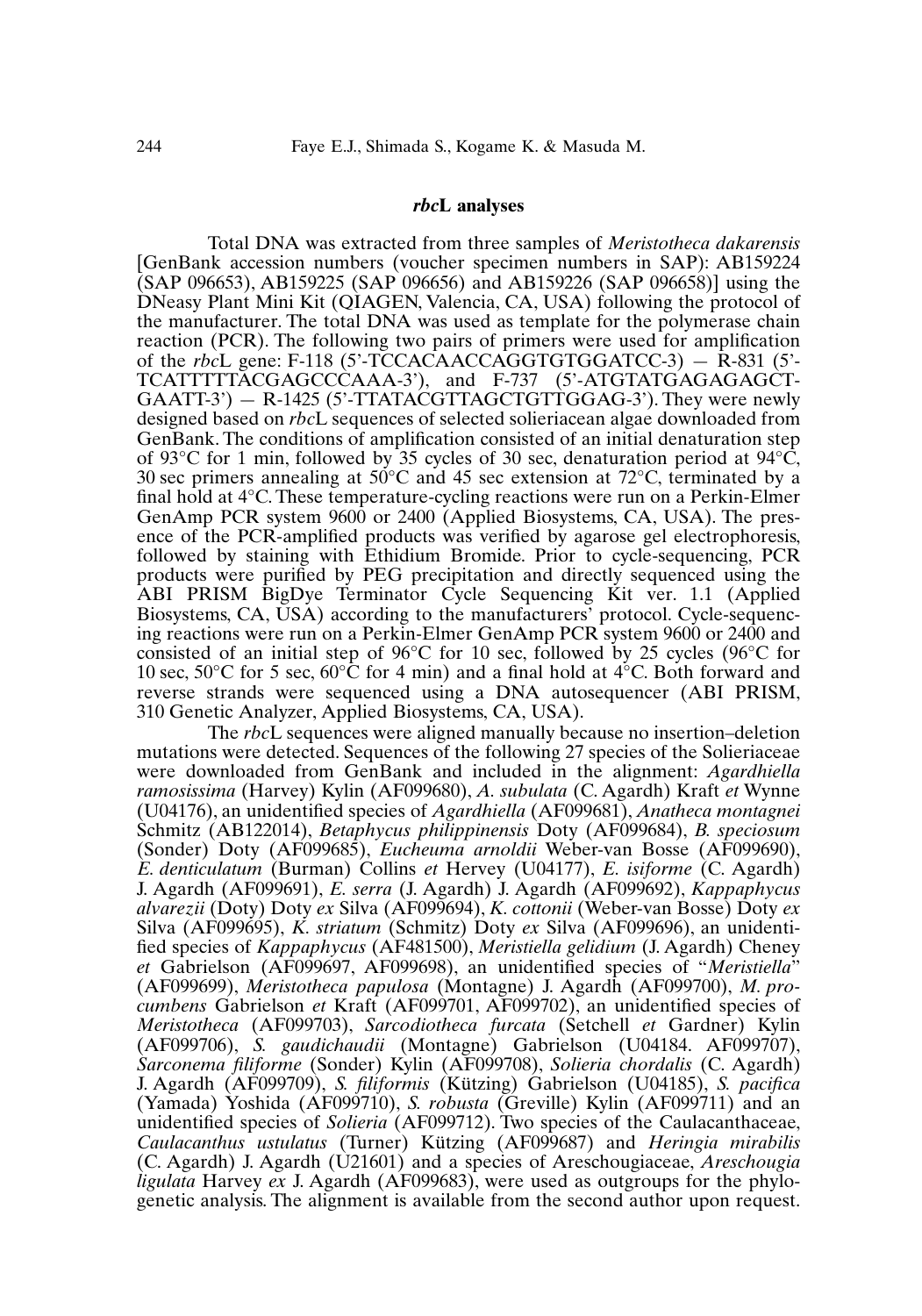Maximum parsimony (MP) and maximum likelihood (ML) methods were used to construct phylogenetic trees. Parsimony analysis was performed with PAUP 4.0 b10 (Swofford, 2002), with all sites treated as unordered and equally weighted. Heuristic search option with random addition of sequences (100 replicates) and tree-bisection-reconnection branch swapping algorithm (TBR) was used for tree searching. Bootstrap analysis based on 2000 re-samplings of the data set (Felsenstein, 1985) was calculated (10 random additions, TBR, Full heuristic search option) to evaluate statistical reliability.

The maximum likelihood analysis was also implemented with PAUP 4.0b10. The ML parameters were estimated using the ML ratio test. The program MODELTEST version 3.06 (Posada & Crandall, 1998) was used to find the model of sequence evolution that best fitted each data set by a hierarchical likelihood ratio test ( $\alpha = 0.01$ ). When the best sequence evolution model was determined, ML tree search was performed using the estimated parameters with the following options: starting tree option = obtained by neighbour joining, and branch swapping algorithm = TBR. Bootstrap analysis based on 100 re-samplings of the data set (Felsenstein, 1985) was calculated (TBR, full heuristic search option) to evaluate statistical reliability.

#### **RESULTS**

### **Habitat and vegetative structures**

Thalli grow as unaggregated individuals on bedrock in the upper subtidal zone between 0 and 6m. Each thallus consists of one or a few decumbent blades (Fig. 1) that arise from a single discoid primary holdfast and reach 10- 30 cm in length when reproductive. Blades are 1000-1200 µm thick proximally, thinning gradually distally to thicknesses of 500-600 µm one mm proximal to the apices. Lower portions of blades are attached to the substratum by secondary attachment discs, in addition to the primary one, that develop from the margins and ventral surfaces closely adjacent to the margins. Reproductive blades are deeply rose-red or reddish-brown in colour and fleshy but tough in consistency. They branch irregularly dichotomously four to twelve times and produce segments 1-4 cm in width. Margins are smooth throughout or proliferous in lower to mid portions of blades, the proliferations either small, simple and laciniate (up to 2 mm in length), or large, foliose, and dichotomously divided two to four times (up to 7 cm in length). Prostrate portions may form anastomoses where they overlap. Surfaces of blades are often maculate regardless of their reproductive state.

Blades are multiaxial and internally composed of a thin, filamentous medulla and a thick, pseudoparenchymatous cortex. The medulla occupies about one-third to one-eighth of the blade thickness and consists of primary axial filaments and adventitious filaments. Axial filaments 10-20  $\mu$ m in diameter run parallel to the longitudinal axes of the blades (Figs 2, 3) and bear a single periaxial cell from each segment, the periaxial cells subsequently producing lateral filaments that constitute the cortex. Secondary pit-connections between adjacent medullary cells are frequent (Fig. 2), although interconnecting filaments or cells linking adjacent medullary filaments are absent. Adventitious medullary filaments, which are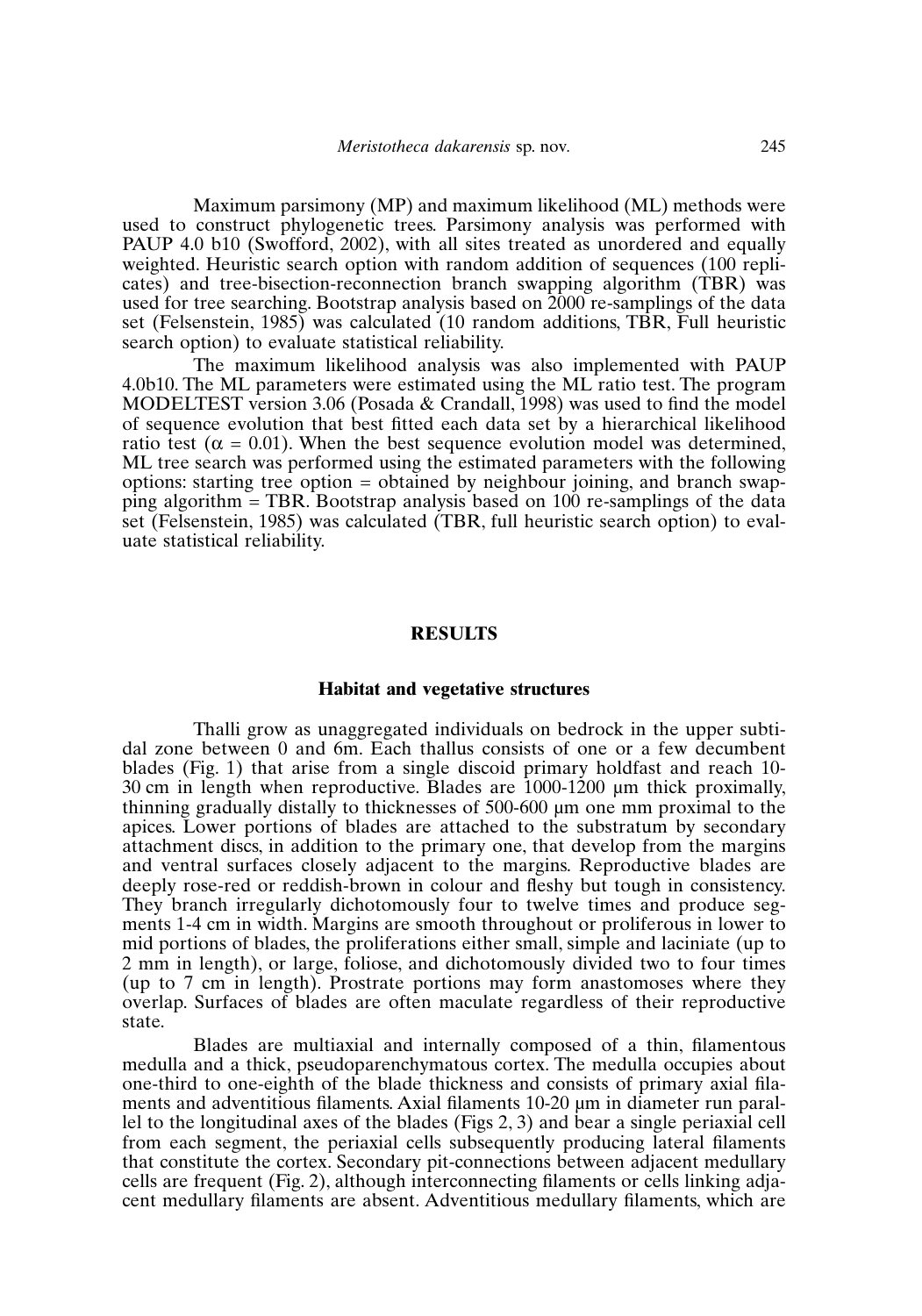

**Figs 1-3.** *Meristotheca dakarensis*. Fig. 1. Holotype specimen (cystocarpic, SAP 096664). Fig. 2. Longitudinal section (LS) of a young blade (uppermost portion) stained with Cotton blue: arrows indicating secondary pit-connections between adjacent medullary cells. Fig. 3. LS of a mature female blade (upper portion) stained with Cotton blue: arrowhead indicates an adventitious medullary filament traversing the blade and connecting two inner cortical cells. Scale bar  $= 50 \mu m$  in Figs 2, 3.

formed from axial filaments and grow towards inner cortical cells to secondarily connect with those cells, are abundant. In lower portions of mature blades such adventitious filaments actually enter the cortex and form secondary connections to cells as few as four layers in from the blade surfaces. Adventitious filaments also arise on inner cortical cells (although in lesser numbers than those from axial filaments), traverse the blade and connect with inner cortical cells of the opposite side (Fig. 3).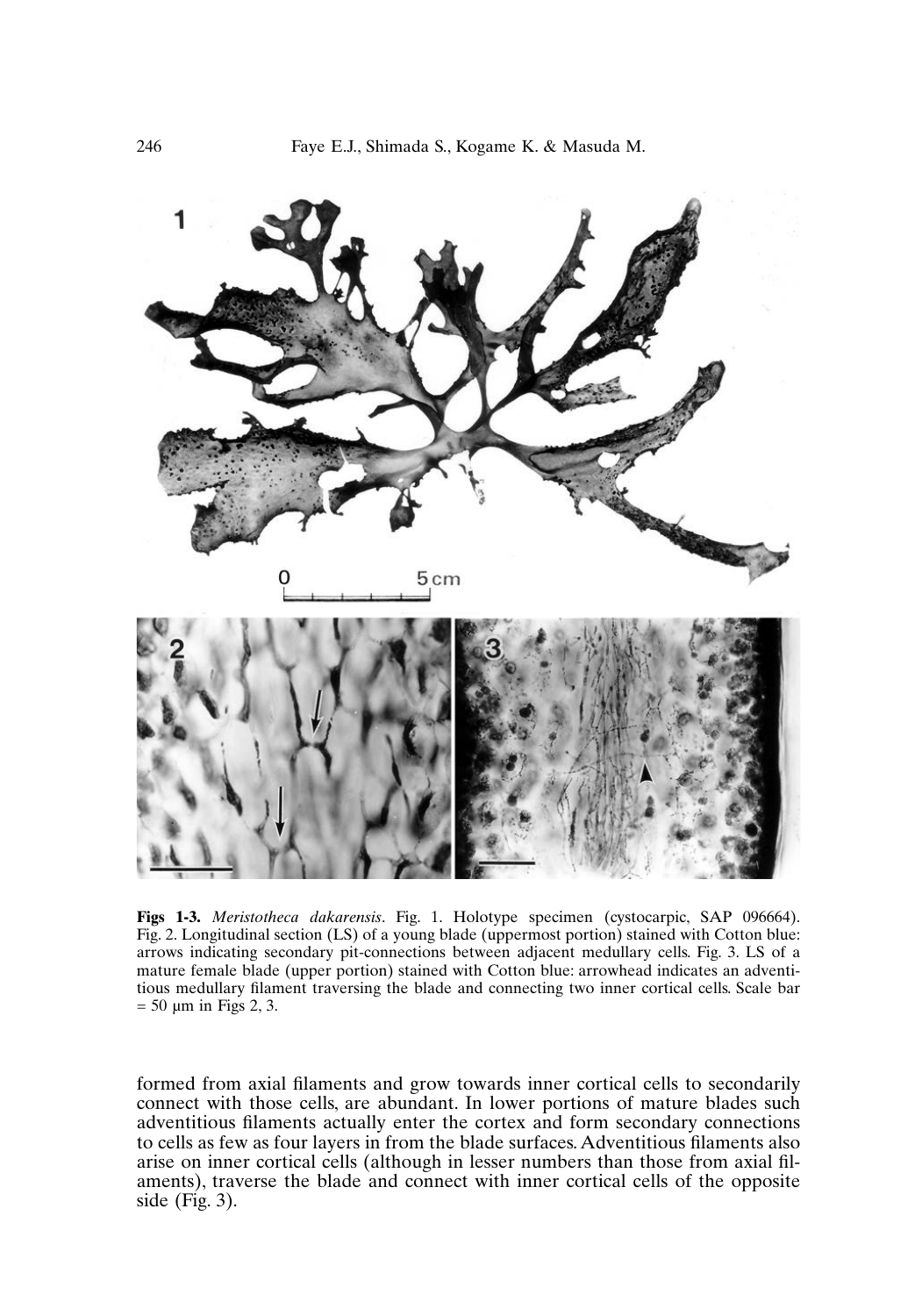The cortex is composed of four or five inner layers of large (40-250  $\mu$ m in diameter), unpigmented or lightly pigmented, ellipsoidal or rounded cells that are laterally linked by secondary pit-connections, these subtending three to five outer layers of much smaller  $(5-15 \mu m)$  in diameter), deeply pigmented ellipsoidal cells that are also secondarily pit-connected with the exception of cells of the outermost one or two layers.

## **Reproductive structures**

Tetrasporangia are formed in scattered, unswollen sori over entire tetrasporophytic blades from one or two cm distal to the bases, although the sori are more abundant on dorsal than on ventral sides. Tetrasporangial initials are pitconnected basally to parent cells two or three layers in from the surface (Fig. 4), divide zonately (Fig. 5) and measure 38-45 µm in length by 15-20 µm in diameter at maturity.

Spermatangia are formed over both surfaces of male gametophytes except at the bases, one or two spermatangia being cut off from surface spermatangial parent cells (Fig. 6). Mature spermatangia are ellipsoidal, 4-5 µm long by 3-4 µm in diameter. Elongated sterile surface cortical cells are frequently intercalated like paraphyses among the spermatangial parental cells before (Fig. 6) and after release of spermatia.

Carpogonial branches and auxiliary cells are present in distal, slightly raised portions (Fig. 7) on female gametophytes. The carpogonial branch is produced laterally or basally from an intercalary supporting cell situated in the third to ninth cortical layers in from the surface. At first directed inwardly, at maturity it bears a trichogyne that is reflexed towards the blade surface. Carpogonial branches are usually three-celled, although occasionally they are two- or fourcelled (Figs 8-10). Carpogonia are conical, 5-10 µm in diameter, and narrow distally to a trichogyne that is up to 200  $\mu$ m in length and 4  $\mu$ m in diameter. Hypogynous cells are barrel-shaped, 4-8 µm in length by 6-10 µm in diameter, whereas basal cells (and also the suprabasal cells when carpogonial branches are four-celled) are also barrel-shaped, 5-10 µm in length by 8-10 µm in diameter. A single-celled sterile lateral is rarely formed on the basal cell (Fig. 11).

Auxiliary cells contain a single, large and darkly-staining nucleus (Fig. 12) as opposed to multinucleate surrounding cortical cells. Prior to diploidization, the auxiliary cell is ellipsoidal in shape, 25-32 µm in length by 15-18 µm in diameter, and together with associated vegetative cells stains more deeply to form the auxiliary-cell complex (Fig. 12).

The fertilized carpogonium produces a lateral protuberance (Fig. 13) growing into an unbranched, non-septate connecting filament (Fig. 14) that fuses laterally with an auxiliary cell situated in the fourth to ninth cortical layers in from the surface. Following diploidization, inner-cortical cells surrounding the auxiliary cell divide to form nutritive-cell clusters (Fig. 15), after which the auxiliary cell cuts off a single gonimoblast initial laterally (Fig. 16), the initial in turn further dividing to produce a dense cluster of darkly-staining gonimoblast cells (Figs 17, 18). The nutritive-cell clusters intermingle with radially stretching cells of the surrounding cortex to produce a distinct envelope of sterile tissue. At the same time, surface cells that lie directly above the diploidized auxiliary cell become meristematic and form an elevated, ostiolate pericarp that partially surrounds the developing carposporophyte. Tubular gonimoblast cells that fuse with or connect with cells of the enveloping tissue are present in young (Fig. 18) to mature cystocarps.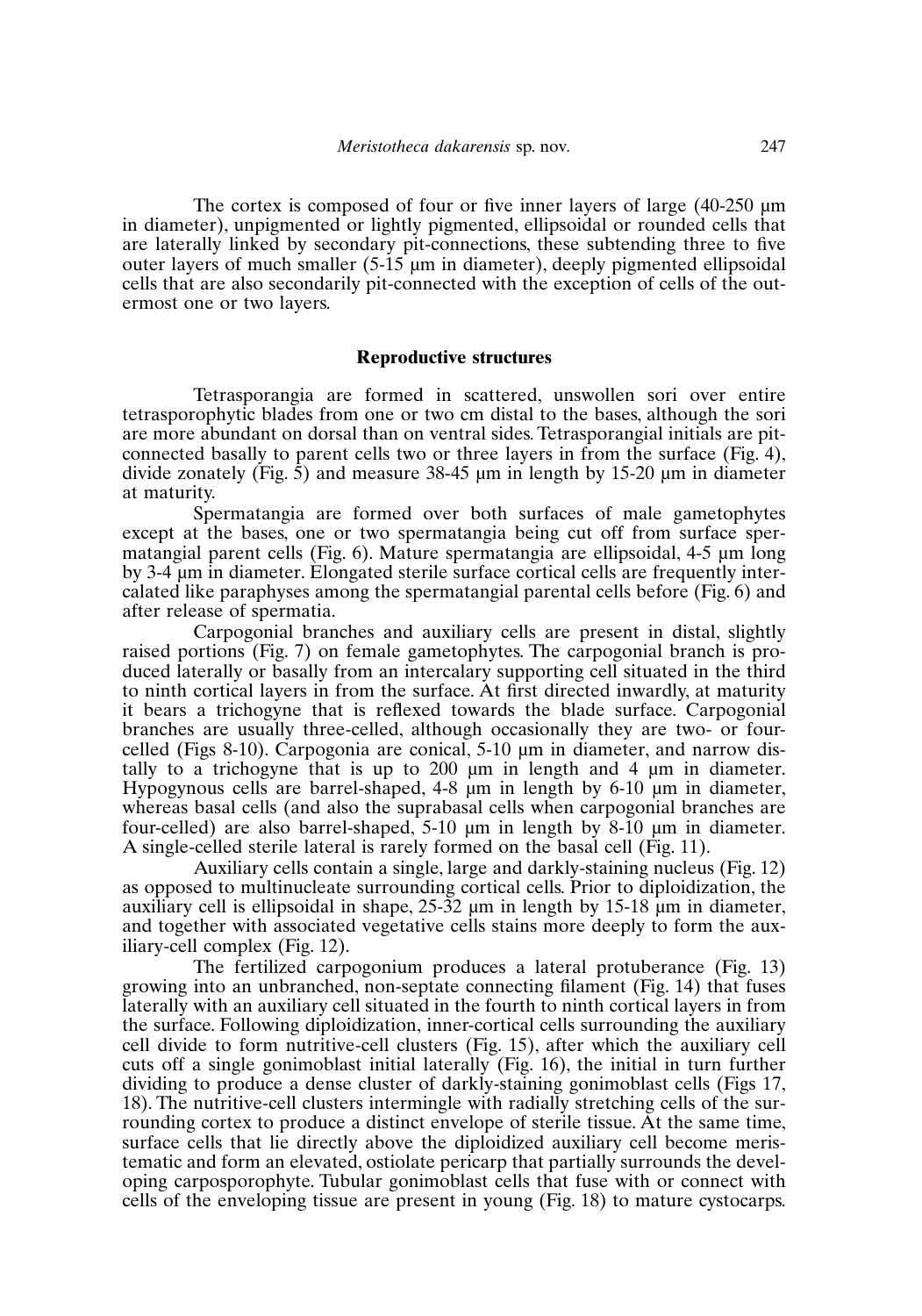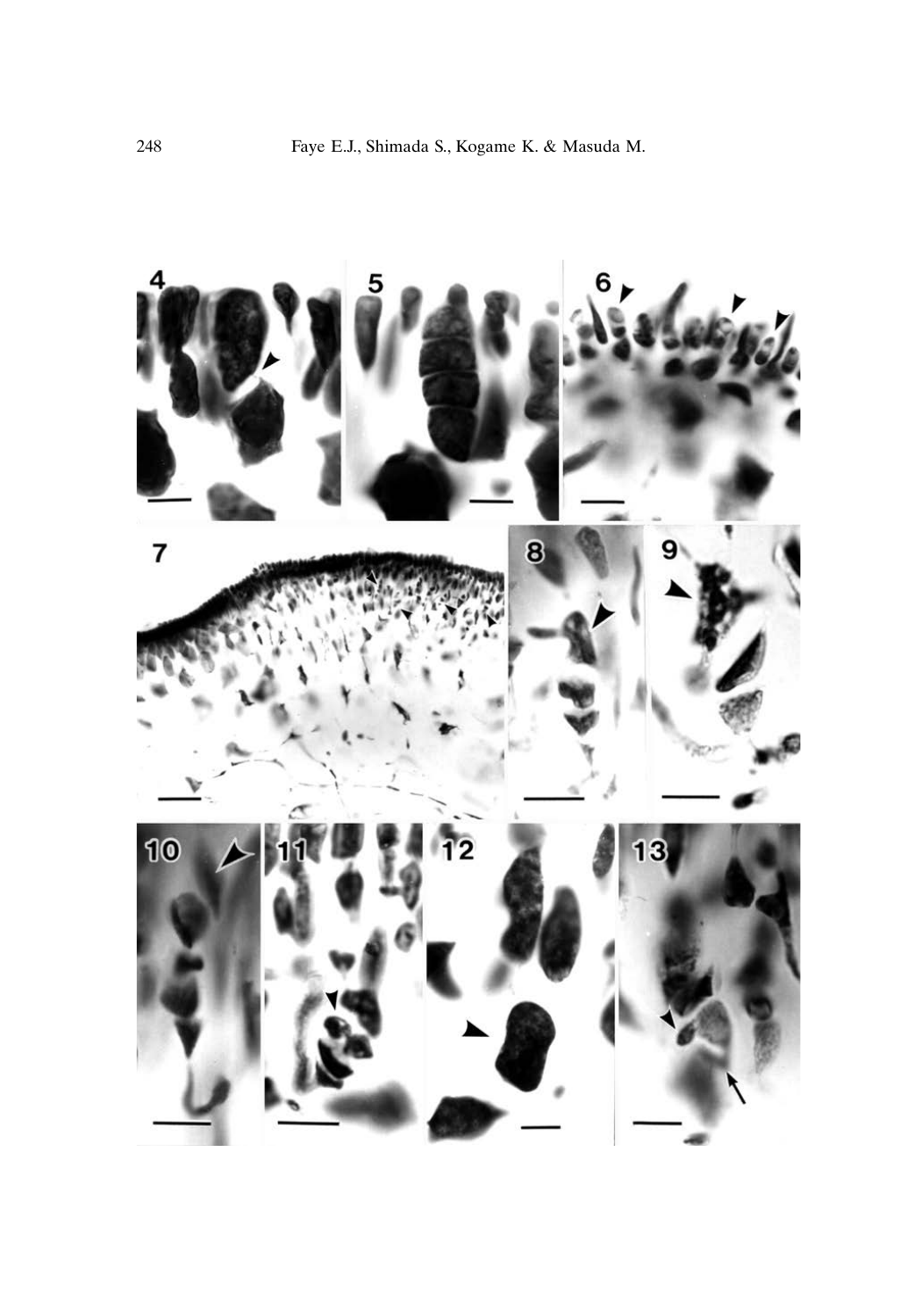Further development of the carposporophyte results in a centrally placentate cystocarp (Fig. 19) with peripheral, unbranched (occasionally sparingly branched) chains of up to seven ellipsoidal or obovoid carposporangia 20-26 µm by 14-20 µm (Fig. 20).

Cystocarps (Fig. 21) are 750-850 µm in height by 700-800 µm in diameter (including an enveloping tissue 50-80 µm thick except an ostiolate pericarp) and are numerous but mostly confined to mid to distal dorsal blade surfaces, although a few may be present on ventral sides and margins (Fig. 1). Closely adjacent carposporophytes can partially fuse into a single protuberance 0.5-2.0 mm in height by 1.5-2.8 mm in diameter that is provided with plural ostioles corresponding to the number of carposporophytes.

### *rbc***L analysis**

Three samples from Senegal were sequenced, but because sequences were incomplete at the 5' and 3' ends, 1295 base pairs (bp) corresponding to positions 110-1404 of the *rbc*L sequence of *Chondrus crispus* Stackhouse (U02984) were used for the alignment. Sequences of all three samples were identical.

Phylogenetic trees obtained from MP and ML analyses are presented in Figs 22 and 23. Identical sequences of our alga were excluded from the alignment for the phylogenetic analyses. In the MP analysis, the single, most-parsimonious tree (1187 steps, CI = 0.496, RI = 0.563, RC = 0.279) was found and is presented in Fig. 22. For the ML method, likelihood settings from the best-fit model (GTR  $+$  I + G) were selected by a hierarchical likehood ratio test in the program MODELTEST version 3.06: assumed nucleotide frequencies  $A =$ 0.3000,  $C = 0.1373$ ,  $G = 0.2036$ , and  $T = 0.3591$ ; substitution-rate matrix with AC  $= 1.1638$ , AG = 7.5514, AT = 2.08470, CG = 1.4616, CT = 16.4335, and GT = 1; proportion of invariable sites  $= 0.3856$ ; gamma distribution with shape parameter  $= 0.5797$ . Based on these settings, the heuristic search was performed with the TBR branch swapping option (-ln L = 7669.07582) after 13147 rearrangements (Fig. 23). Topologies of the MP and ML trees were almost congruent, except for the clades that were supported with low bootstrap values. Our alga in question forms a monophyletic clade with species of *Meristiella* and *Meristotheca* (with relatively strong bootstrap support). Pairwise distances between the alga under study and other species of this clade range from 44 bp to 64 bp (4.3% to 5.1%).

▲

**Figs 4-13.** *Meristotheca dakarensis*. Transverse sections (TS) or longitudinal sections (LS) stained with Cotton blue. Fig. 4. Young tetrasporangium that is basally pit-connected (arrowhead) to its parental cell (TS). Fig. 5. Zonately divided tetrasporangium (TS). Fig. 6. Spermatangia (arrowheads) produced from the outermost cortical cells (TS). Fig. 7. Slightly raised (nemathecium-like) portion containing many carpogonial branches (arrowheads) (LS). Fig. 8. Three-celled carpogonial branch: arrowhead indicates the supporting cell (LS). Fig. 9. Two-celled carpogonial branch: arrowhead indicates the supporting cell (LS). Fig. 10. Four-celled carpogonial branch: arrowhead indicates the supporting cell (LS). Fig. 11. Three-celled carpogonial branch having a sterile lateral (arrowhead) on the basal cell (LS). Fig. 12. Auxiliary cell complex: arrowhead indicates the auxiliary cell. Fig. 13. Mucronate initial of a connecting filament (arrowhead) developing from a carpogonium: arrow indicating a trichogyne. All scale bars  $= 10 \mu m$ .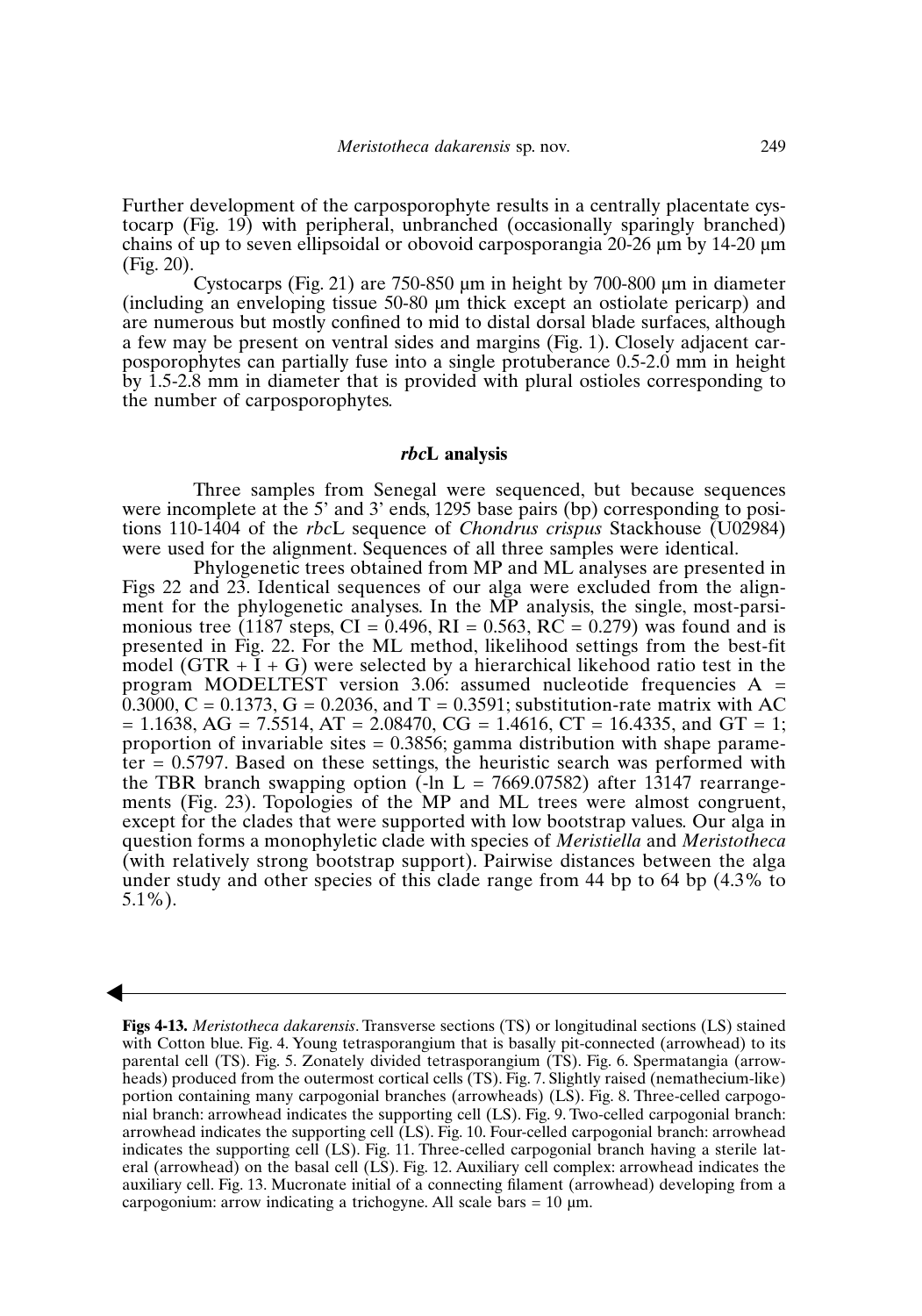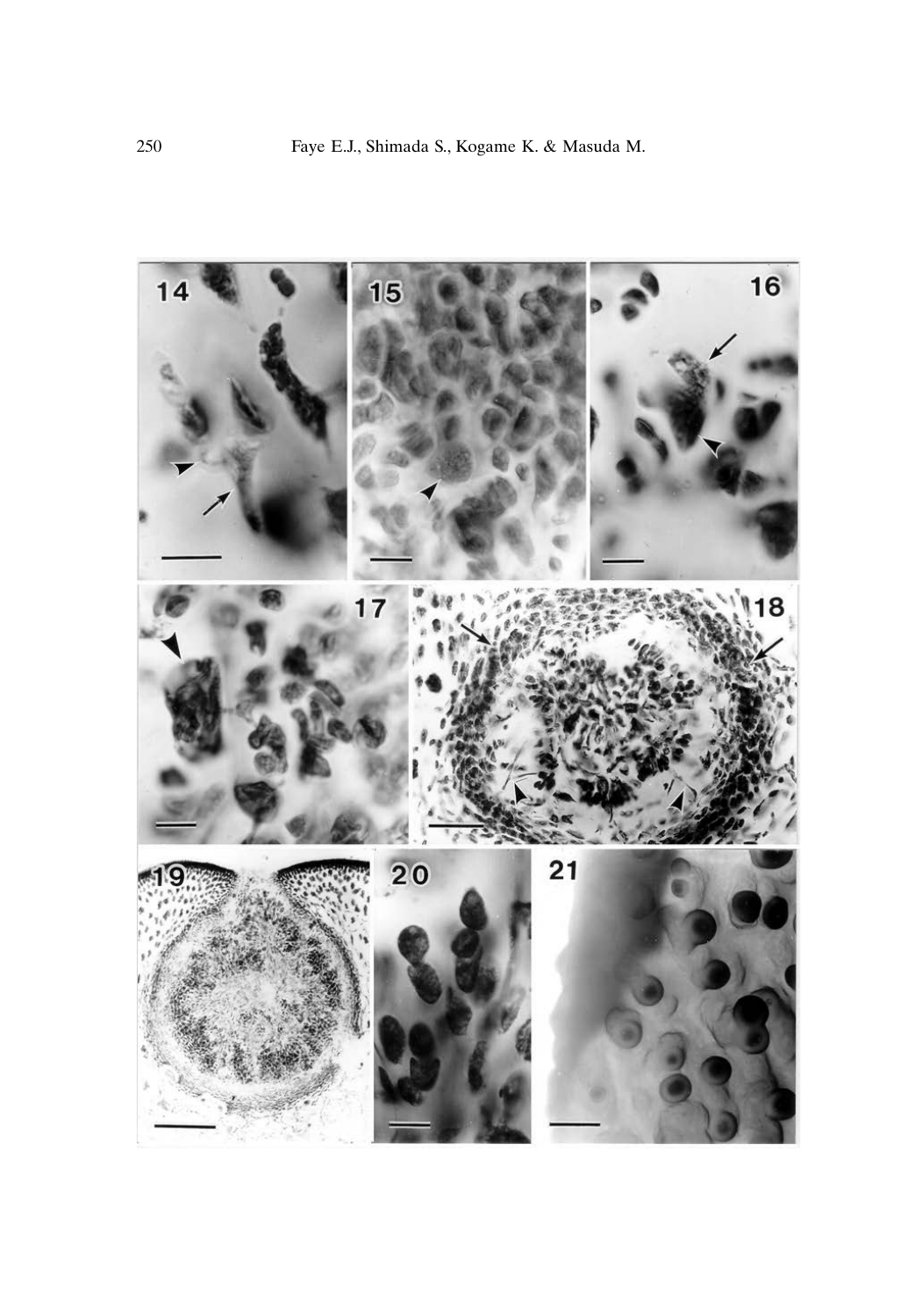### **DISCUSSION**

The inwardly directed carpogonial branches, reflexed trichogynes, and connecting filaments that arise directly from fertilized carpogonia in the Senegalese alga are consistent features of solieriacean genera, including *Meristotheca* (Gabrielson & Kraft, 1984). Although features of the Senegal species such as the absence of interconnecting filaments, carpogonial branches and auxiliary cells formed in slightly raised portions, the occasional presence of a sterile cell on the basal cell of the carpogonial branch, a single connecting filament from each fertilized carpogonium, protuberant cystocarps (each consisting a centrally placentate carposporophyte, inner enveloping tissue and surrouding ostiolate pericarp), best agree with *Meristotheca* among solieriacean genera*,* they also largely fit the criteria for inclusion in *Meristiella*. The genus *Meristiella* Cheney was originally distinguished from *Meristotheca* by Gabrielson & Cheney (1987) on the basis of the following differences: 1) carpogonial branches and auxiliary cells are formed in slightly raised portions (as nemathecia *sensu* Gabrielson & Cheney, 1987) on the blade in *Meristotheca* but in non-raised portions in *Meristiella*; 2) an auxiliary-cell complex is absent in *Meristotheca* but present in *Meristiella*; and 3) cystocarps are smooth-walled in *Meristotheca* but bear conspicuous spines in *Meristiella*. However, based upon molecular-phylogenetic analyses using *rbc*L sequences that do not support their separation, Fredericq *et al*. (1999) suggest that the two genera should be merged as two of the just-mentioned morphological characters are difficult to confirm (they did not comment on the presence or absence of spines on a cystocarp). Our *rbc*L trees strongly support the suggestion of Fredericq *et al.* (1999) and highlight the difficulty in determining what are basically the statuses of continuously varying features in this suite of algae, such as the relative prominence or indistinctness of auxiliary-cell complexes and degree of "nemathecial" raising.

On the basis of the report of Fredericq *et al*. (1999) and the results that we report now from our own study, we recommend that the genus *Meristiella* Cheney (in Gabrielson & Cheney, 1987) be formally reduced to synonymy with *Meristotheca* J. Agardh. Consequent binomials and authorities for former species of *Meristiella*, including the recently described Chinese M. *florigia* Kuang *et* Xia (2003), are given below (Tab. 1).

The three "*Meristiella*" species shown in Table 1 differ from the Senegalese alga in the presence of spinose cystocarps, which we consider to have

▲

**Figs 14-21.** *Meristotheca dakarensis*. Longitudinal sections (LS) stained with Cotton blue except for Fig. 21. Fig. 14. Connecting filament (arrow) developing from a carpogonium: arrowhead indicating a trichogyne. Fig. 15. Nutritive cell clusters formed from vegetative cells around the diploidized auxiliary cell (arrowhead). Fig. 16. Gonimoblast initial (arrowhead) from a diploidized auxiliary cell: arrow indicating a connecting filament. Fig. 17. Early lateral development of the gonimoblast from the auxiliary cell (arrowhead). Fig. 18. Early stage of gonimoblast development in which the carposporophyte is surrounded by enveloping filaments (arrows): arrowheads indicate tubular gonimoblast cells that contact with cells of the enveloping filaments. Fig. 19. Placentate cystocarp with an ostiole. Fig. 20. Branched chain of carposporangia. Fig. 21. Dorsal view of the holotype specimen (before press) having numerous cystocarpic protuberances. Scale bar = 10 µm in Figs 14-17, 20; scale bar = 50 µm in Fig. 18; scale bar =  $200 \text{ µm}$ in Fig. 19; scale bar = 2 mm in Fig.  $21$ .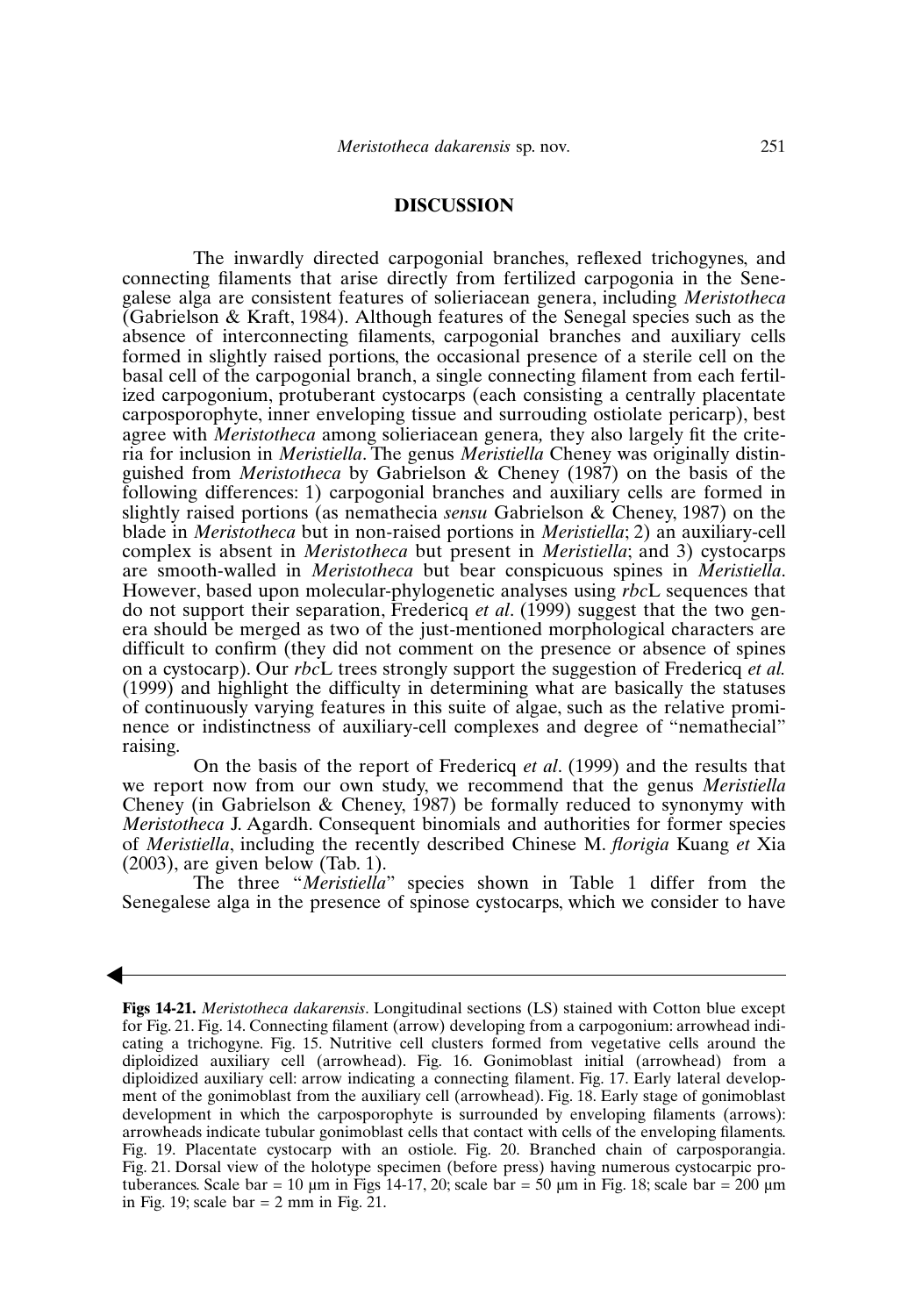

**Fig. 22.** Most parsimonious tree (1187 steps, CI = 0.496, RI = 0.563, RC = 0.279) of the Solieriaceae inferred from partial *rbc*L gene sequences (1295 bp). *Caulacanthus ustulatus*, *Heringia mirabilis* and *Areschougia ligulata* were used as outgroups. All sites were treated as unordered and equally weighted; only values above 50% bootstrap support (2000 replicates, full heuristic search with TBR method) are shown.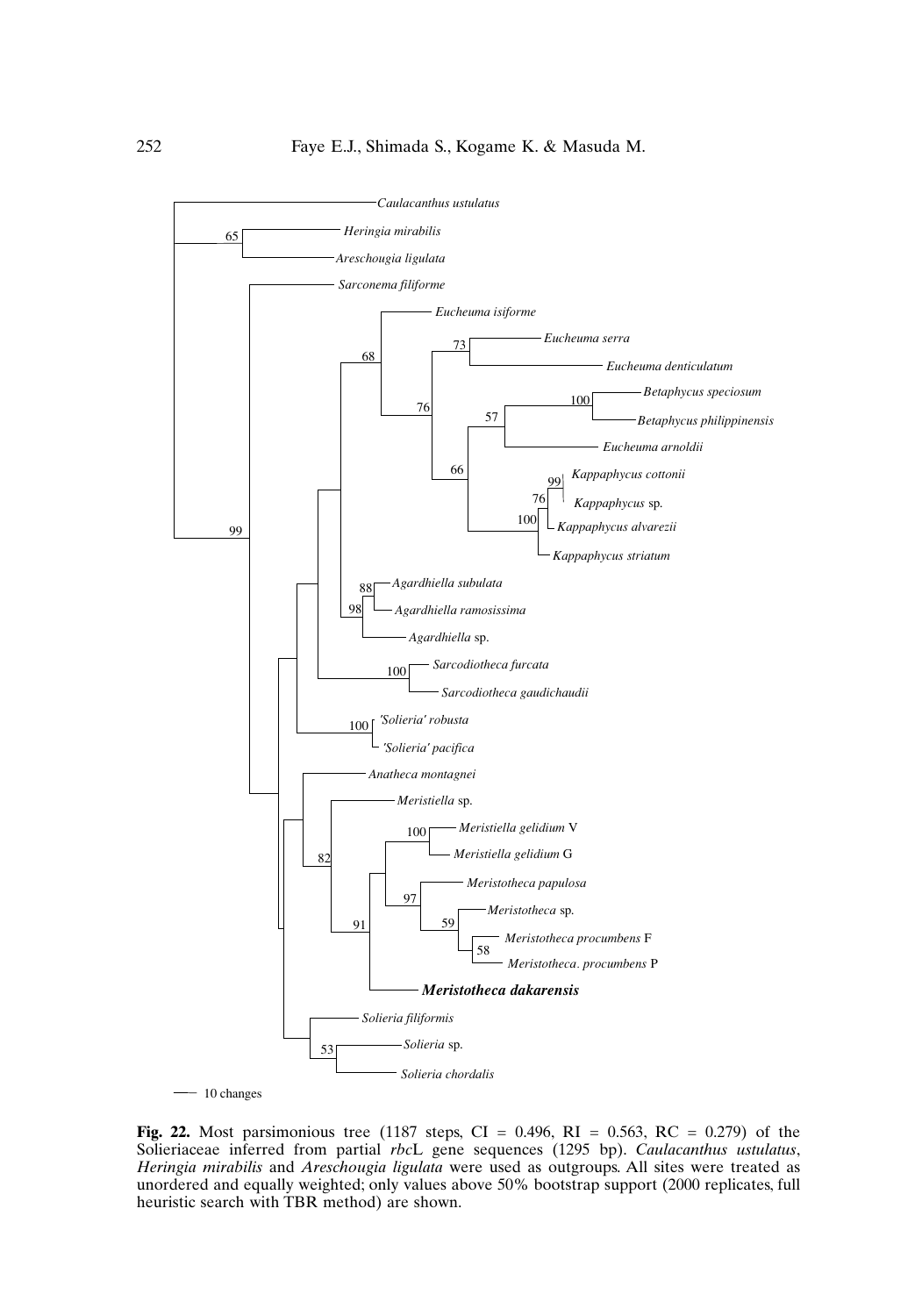

**Fig. 23.** Phylogenetic tree of the Solieriaceae inferred from ML analysis of partial *rbc*L gene sequences (1295 bp). *Caulacanthus ustulatus*, *Heringia mirabilis* and *Areschougia ligulata* were used as outgroups. Only values above 50% bootstrap support (100 replicates, full heuristic search with TBR method) are shown.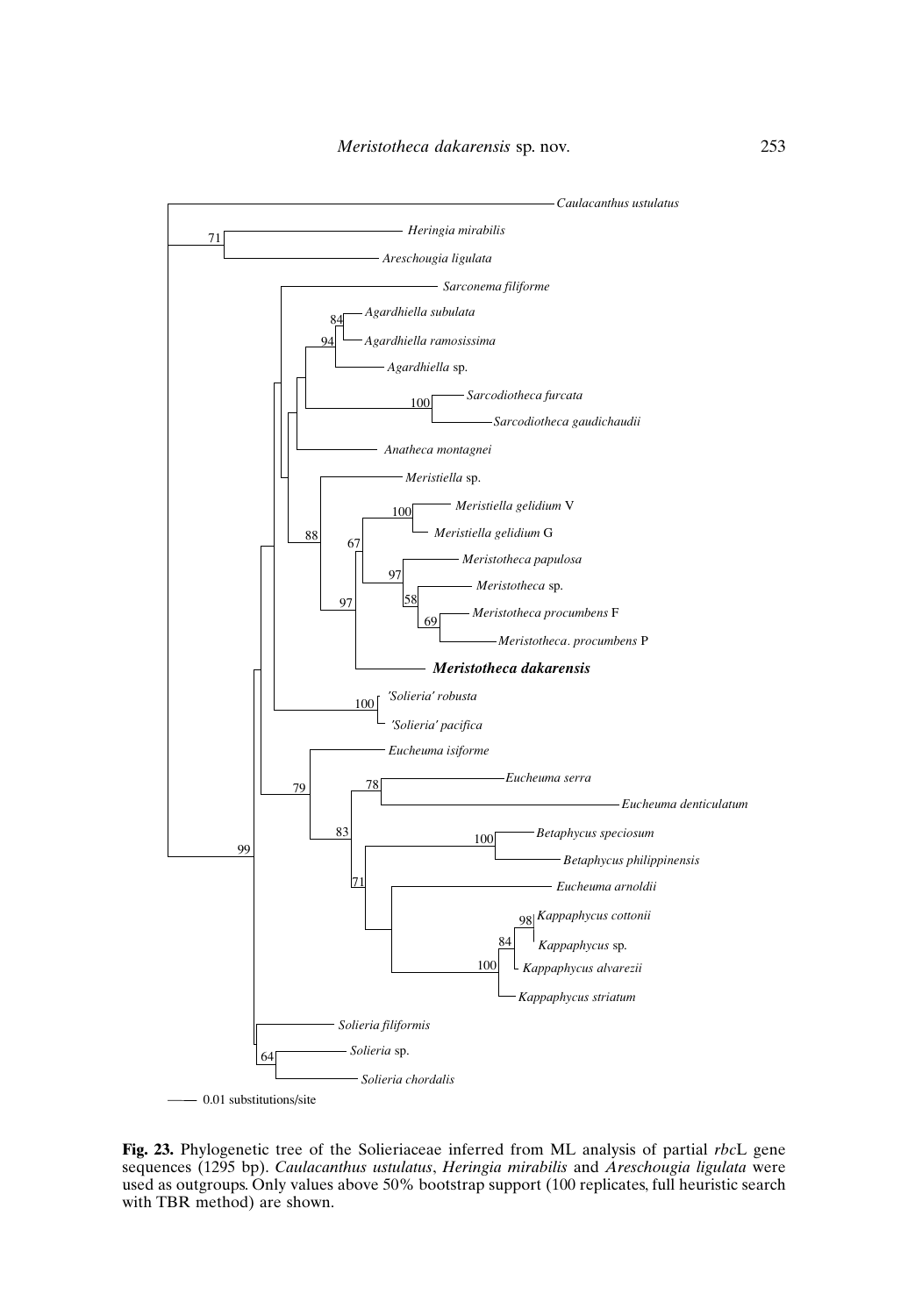Table 1. Formal proposals of transfer of *Meristiella* species<sup>1</sup> to *Meristotheca* 

- 1 *Meristotheca echinocarpa* **(Areschoug) Faye** *et* **Masuda, comb. nov.** Basionym: *Eucheuma echinocarpum* Areschoug 1854: 349 Homotypic synonym: *Meristiella echinocarpa* (Areschoug) Cheney *et* Gabrielson *in* Gabrielson *et* Cheney 1987: 483
- 2 *Meristotheca gelidium* **(J. Agardh) Faye** *et* **Masuda, comb. nov.** Basionym: *Sphaerococcus gelidium* J. Agardh 1841: 17 Homotypic synonyms: *Gigartina gelidium* (J. Agardh) Endlicher 1843: 42; *Eucheuma gelidium* (J. Agardh) J. Agardh 1847:16; *Meristiella gelidium* (J. Agardh) Cheney *et* Gabrielson *in* Gabrielson *et* Cheney 1987: 483
- 3 *Meristotheca schrammii* **(P. Crouan** *et* **H. Crouan) Faye** *et* **Masuda, comb. nov.** Basionym: *Mychodea schrammii* P. Crouan *et* H. Crouan in Schramm *et* Mazé 1865: 10 Homotypic synonym: *Meristiella schrammii* (P. Crouan *et* H. Crouan) Cheney *et* Gabrielson *in* Gabrielson *et* Cheney 1987: 483

1. *Meristiella florigia*, described from China (Kuang & Xia, 2003) was excluded from this table because its generic status cannot be determined by their information (see Text).

taxonomic significance at the species rather than the genus level. In addition, thalli of these species all differ considerably (Gabrielson  $\&$  Cheney, 1987) in blade orientation (erect as opposed to prostrate or decumbent) and branching (subopposite to alternate rather than subdichotomous) from *M. dakarensis*. Although details of diploidization processes, early gonimoblast development and tetrasporangia are not known for *Meristiella florigia,* that species clearly differs from *Meristotheca dakarensis* by its pseudoparenchymatous medulla (Kuang & Xia, 2003) and may, indeed, not even be a member of this species complex.

Comparison between *M. dakarensis* and five other species of *Meristotheca* is shown in Table 2. The thicker blades in our alga may be one of its major diagnostic features, although they do not greatly exceed those recorded for *M. coacta* and *M. papulosa*. Three species, *M. fergussonii*, *M. tobagensis* and *M. papulosa*, have erect rather than decumbent blades, those of *Meristotheca fergussonii* being not only smaller than those of *M. dakarensis*, but also provided with marginal teeth that the Senegalese alga lacks. At any rate, the generic status of *M. fergussonii* is questionable in the continued absence of any reproductive features. *Meristotheca tobagensis* also has dentate margins (Tab. 2), but as no reproductive structures of any sort are known for it its inclusion in *Meristotheca* is highly provisional. *Meristotheca papulosa*, the type species, in addition to being erect produces marginal cystocarps (Gabrielson & Kraft, 1984), the positioning of these structures being different and apparently quite stable in at least some species of the genus (Tab. 2).

Among prostrate to recumbent species, *M. procumbens* comes closest to the habit of *M. dakarensis* but is monoecious rather than dioecious and produces marginal cystocarps. *Meristotheca coacta* has finely divided, imbricating and recumbent thalli that form distinct hummocks (Watt *et al*., 2003, fig. 3), as well as marginal cystocarps (Tab. 2).

The position of pit-connections between tetrasporangia and their parental cells is a supposedly significant generic feature in the Solieriaceae (Gabrielson & Hommersand, 1982a, b). However, as shown for *Eucheuma serra* (J. Agardh) J. Agardh, tetrasporangial initials are attached by basal pit-connections to their bearing cells and produce a basal protuberance which shifts the initially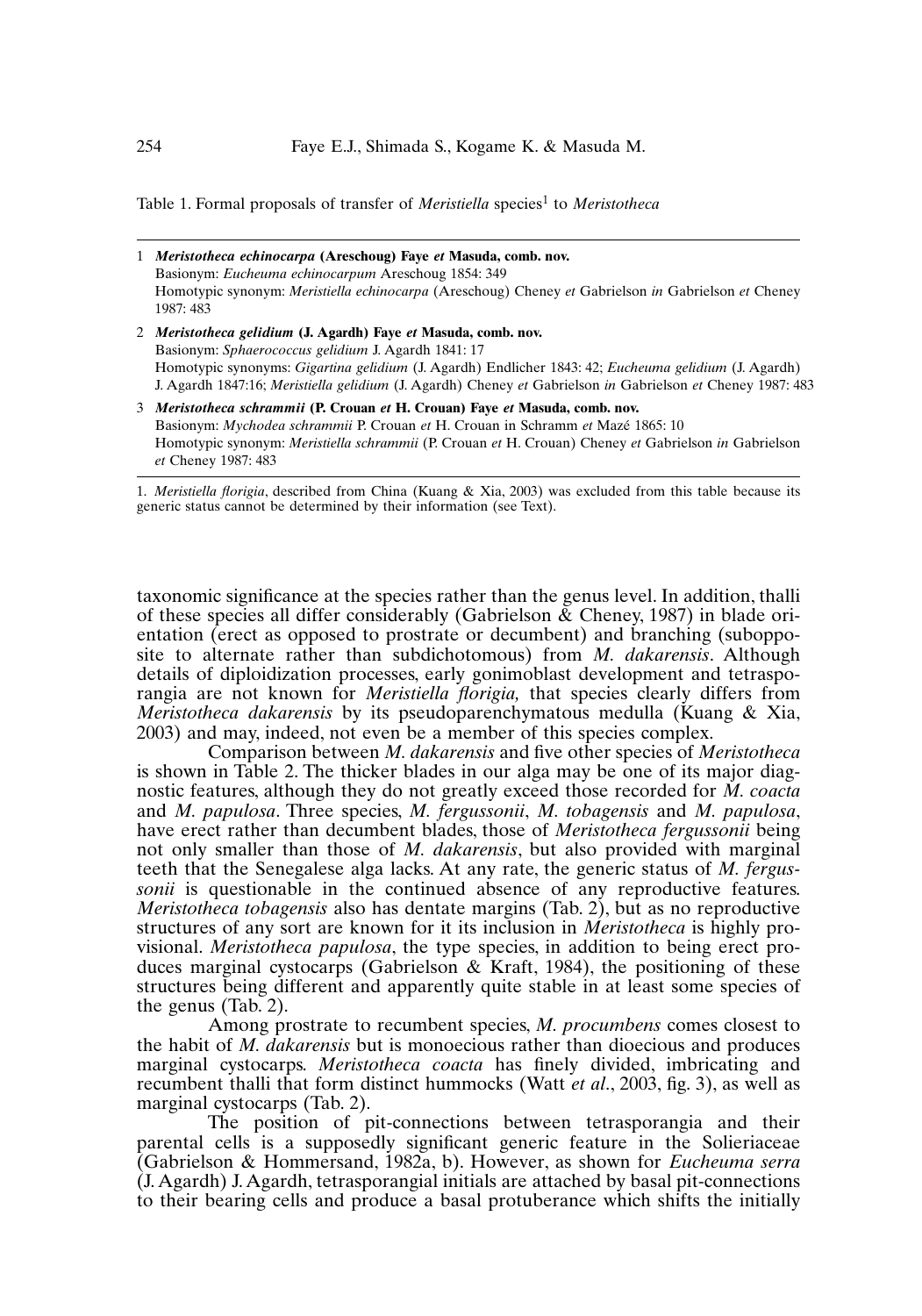|                                                                                                                                                                                                                                                                                                                                                                                     | M. coacta                                                                                             | M.dakarensis                                                                                                    | M. fergussonii                                                        | M. papulosa                                                                                           | M. procumbens                                      | M. tobagensis                              |
|-------------------------------------------------------------------------------------------------------------------------------------------------------------------------------------------------------------------------------------------------------------------------------------------------------------------------------------------------------------------------------------|-------------------------------------------------------------------------------------------------------|-----------------------------------------------------------------------------------------------------------------|-----------------------------------------------------------------------|-------------------------------------------------------------------------------------------------------|----------------------------------------------------|--------------------------------------------|
| Habit of blades (size)                                                                                                                                                                                                                                                                                                                                                              | dichotomously divided,<br>ostrate, irregularly<br>forming a roundish,<br>knoll-like heap<br>depressed | dichotomously<br>Decumbent,<br>irregularly<br>divided                                                           | Erect, flabellate-<br>rounded                                         | Erect (sometimes<br>base), irregularly<br>dichotomously<br>with prostrate<br>divided                  | irregularly<br>lobed and<br>Prostrate,<br>branched | irregularly forked<br>Erect, marginally    |
| Dimension of blades<br>(length or diameter<br>and thickness)                                                                                                                                                                                                                                                                                                                        | 15-20 cm in diameter<br>and 300-700 µm<br>thick $1$                                                   | $10-30$ cm high and<br>500-1200 $\mu$ m thick                                                                   | in diameter <sup>2</sup><br>Up to 2 cm                                | and 400-900 µm<br>$20-30$ cm high<br>thick <sup>3</sup>                                               | 10 cm in diameter<br>and 100-500 µm<br>thick       | and 530 µm thick<br>Up to 6 cm high        |
| Widths of major axes<br>or segments                                                                                                                                                                                                                                                                                                                                                 | $5-10$ mm                                                                                             | $10-40$ mm                                                                                                      | Unknown                                                               | Up to 50 mm                                                                                           | Unknown                                            | Unknown                                    |
| Margins of blades                                                                                                                                                                                                                                                                                                                                                                   | Toothed or fimbriate,<br>finger-like processes<br>(sometimes entire)<br>with short, blunt,            | Smooth, or with simple<br>proliferations<br>or branched                                                         | laciniate, renulate,<br>Toothed, with<br>proliferations<br>or rounded | Simple to branched,<br>blunt to conical<br>proliferations                                             | toothed -fringed)<br>(occasinally<br>Smooth        | Aculeate-dentate<br>above, smooth<br>below |
| Position of pit-connections<br>between tetrasporangial<br>initials and the parental<br>cells                                                                                                                                                                                                                                                                                        | Unknown                                                                                               | <b>Basal</b>                                                                                                    | Unknown                                                               | Lateral                                                                                               | Lateral                                            | Unknown                                    |
| Monoecious or dioecious<br>in carpogonial branches<br>Number of cells                                                                                                                                                                                                                                                                                                               | Unknown<br>Unknown                                                                                    | 3, occasionally 2 or 4<br>Dioecious                                                                             | Unknown<br>Unknown                                                    | Unknown<br>ω                                                                                          | Monoecious<br>3                                    | Dioecious<br>Unknown                       |
| carpogonial branches<br>Sterile cells on                                                                                                                                                                                                                                                                                                                                            | Unknown                                                                                               | Rarely present                                                                                                  | Unknown                                                               | Occasionally present                                                                                  | Absent                                             | Unknown                                    |
| Auxiliary cell complex                                                                                                                                                                                                                                                                                                                                                              | Unknown                                                                                               | Present                                                                                                         | Unknown                                                               | Absent                                                                                                | Absent                                             | Unknown                                    |
| Position of cystocarps                                                                                                                                                                                                                                                                                                                                                              | Blade margin <sup>4</sup>                                                                             | surface (a few on ventral<br>Numerous on dorsal<br>surface and margins)                                         | Unknown                                                               | Blade margin                                                                                          | Blade margin                                       | A few on surfaces                          |
| Type locality                                                                                                                                                                                                                                                                                                                                                                       | Yura-jima, Koshiki<br>Islands, Japan                                                                  | Dakar, Senegal                                                                                                  | Sri Lanka                                                             | Hodeida, Yemen                                                                                        | Neds Beach, Lord<br>Howe Island,<br>Australia      | Man-of-War Bay,<br>Tobago Island           |
| Geographical distribution                                                                                                                                                                                                                                                                                                                                                           | W Pacific<br>Z                                                                                        | SE Atlantic                                                                                                     | Indian Ocean                                                          | Red Sea, Indian<br>Ocean, Pacific                                                                     | SW Pacific                                         | Caribbean Sea                              |
| Reference                                                                                                                                                                                                                                                                                                                                                                           | Okamura, 1930                                                                                         | Present paper                                                                                                   | Mazza, 1920                                                           | et Yendo]; Gabrielson<br>Eucheuma papulosa<br>(Montagne) Cotton<br>Okamura, 1926 [as<br>& Kraft, 1984 | Gabrielson & Kraft,<br>1984                        | Taylor, 1962                               |
| 3. Thickness taken from our two collections: Ookataura, Hachijo Island, Tokyo, Japan (13.vii.2003, SAP 096627, 096628) and Ishijirogawa, Shikine Island, Tokyo, Japan<br>4. Although Okamura (1930) did not mention cystocarps in the protolog, the lectotype specimen (deposited in SAP) has marginal cystocarps.<br>(26.viii.2003, SAP 09629, 096630)<br>2. Thickness is unknown. |                                                                                                       | Thickness taken from lectotype material (Yura-jima, Koshiki Islands, Japan, vii.1919, Herb. K. Okamura in SAP). |                                                                       |                                                                                                       |                                                    |                                            |

Table 2. A comparison of the known species of Meristotheca. Table 2. A comparison of the known species of *Meristotheca.* *Meristotheca dakarensis* sp. nov*.* 255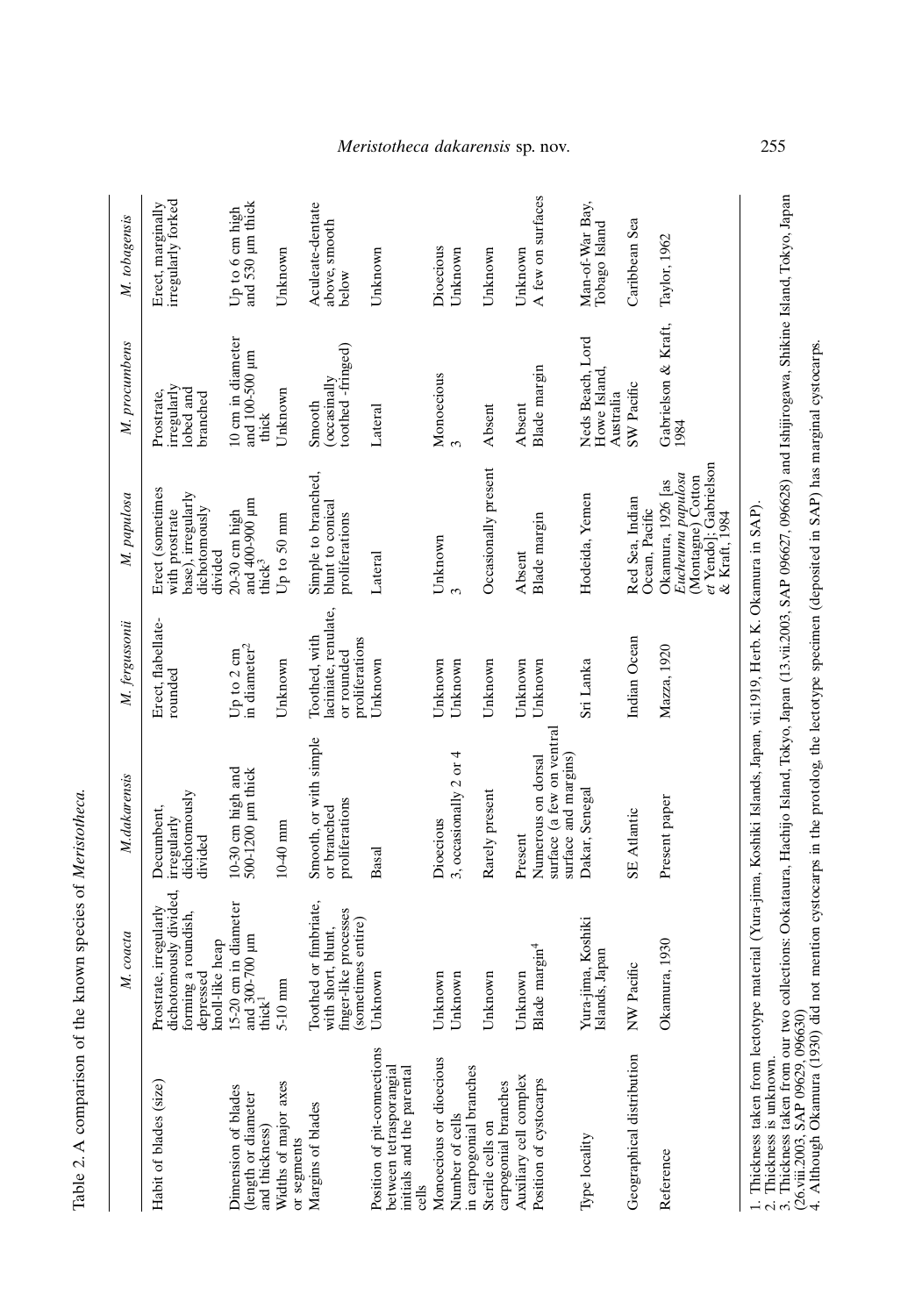basal pit-connection to a lateral position as the sporangium matures (Gabrielson & Kraft, 1984). In another species of *Eucheuma* [*E. isiforme* (C. Agardh) J. Agardh], however, tetrasporangia are laterally cut off from their parental cells at inception (Gabrielson, 1983). Therefore, the position of pit-connections between tetrasporangial initials and the parental cells appears to have more significance at the species rather than the genus level, so that the anomalous basal rather than the usual lateral position (Gabrielson & Kraft, 1984; Gabrielson & Cheney, 1987, as *Meristiella*; Guimarães & Oliveira, 1996, as *Meristiella*) of the pit-connection in *M. dakarensis* is regarded as a species character only.

# **CONCLUSIONS**

We feel that the species referred to as *Meristotheca senegalensis* J. Feldmann by several phycologists (Sourie, 1954; Bodard & Mollion, 1974; Fostier, 1989; Fostier *et al*., 1992; Harper & Garbary, 1997) is likely to be equivalent to our *M. dakarensis* [different from *Sarcodia ceylanica* in the Sarcodiaceae that is procarpic (Liao *et al*., 1993) and no longer even belonging to the same order as *Meristotheca* (Saunders *et al*., 2004)], although absolute certainty is impossible so long as Feldmann's type and/or authentic material remains unlocated. For that reason we propose that the following formal name and description be applied to the recent Senegalese collections analyzed in our study:

# *Meristotheca dakarensis* **Faye** *et* **Masuda, sp. nov.**

*Laminae decumbentes, 10-30 cm altae, 500-1200 µm crassiore in partibus supernis ad infernis, irregulariter dichotome divisae quadriplo ad duodecimplo, segmentis 1-4 cm in latitudine, cum vel sine proliferationibus marginalibus, profunde rubrae rosae vel profunde brunneae rubellae, carnosae, tenices, interne multiaxiales; proliferationes (ubi adsunt), simplices, laciniatae (usque ad 2 mm in longitudine) vel dichotome divisae duplo ad quadriplo, foliaceae (usque ad 7 cm in longitudine). Reproductio more generis. Initium tetrasporangii e cellula parentalia basaliter abscissum; tetrasporangia super partes superas ad medias laminae dispersa, anguste ellipsoidalia, 38-45 µm in longitudine, 15-20 µm diametro. Gametophyta dioecia, structuras reproductivas super partes superas ad medias laminae efferentia; spermatangia ellipsoidalia, 4-5 µm in longitudine, 3-4 µm diametro; ramus carpogonialis plerumque tricellularis interdum bicellularis vel quadricellularis, raro laterale sterili; complexio cellulae auxiliaris adest; protuberationes cystocarpiis numerosae super pagina dorsali (paucae super pagina ventrali et marginibus), 1.5-2.0 mm in altitudine, 1.5-2.8 mm diametro, cystocarpiis uno vel duo 750-850 µm in altitudine, 700- 800 µm diametro (cum textura involvente 50-80 µm in crassitudine); catenae carposporangiorum nonramosae vel interdum ramosae semel, ex cellulis usque ad septem constantes.*

Blades decumbent, 10-30 cm high, 500-1200 µm thick in the upper to lower portions, irregularly dichotomously divided four to twelve times, with segments 1-4 cm in width, with or without marginal proliferations, deeply rose-red or deeply reddish-brown, fleshy, tough, internally multiaxial; the proliferations (when present), simple, laciniate (up to 2 mm in length) or dichotomously divided two to four times, foliose (up to 7 cm in length). Reproduction as for the genus.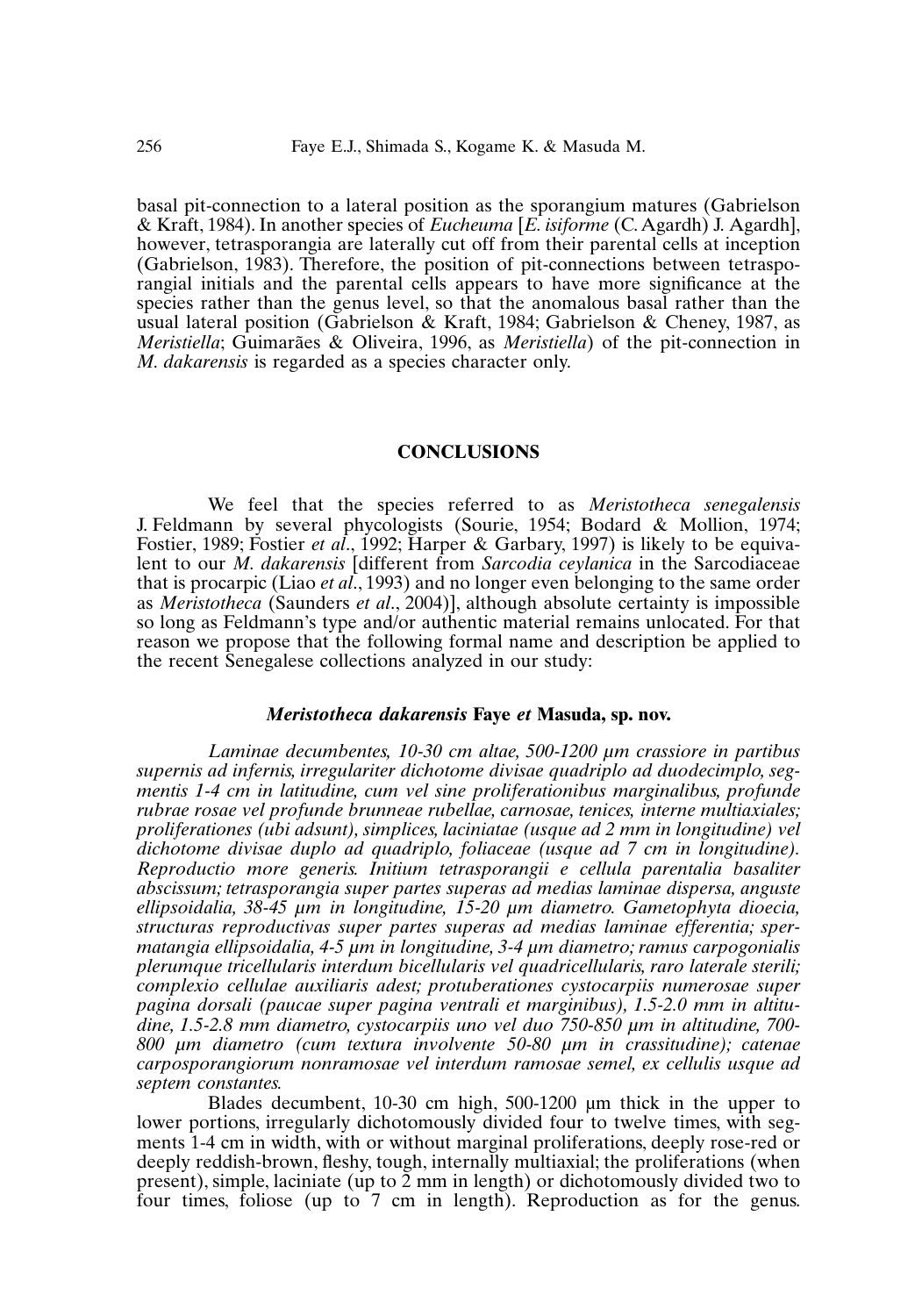Tetrasporangial initial cut off basally from the parental cell; tetrasporangia scattered over the middle to upper portions of the blade, narrowly ellipsoidal, 38- 45 µm in length, 15-20 µm in diameter. Gametophytes dioecious, producing reproductive structures over the middle to upper portions of the blade; spermatangia ellipsoidal, 4-5 µm in length, 3-4 µm in diameter; carpogonial branch usually three-celled occasionally two- or four-celled, rarely with a sterile lateral; auxiliary-cell complex present; cystocarpic protuberances numerous on the dorsal surface (a few on the ventral surface and margins), 1.5-2.0 mm in height, 1.5- 2.8 mm in diameter, with one or two cystocarps 750-850 µm in height by 700-  $800 \mu m$  in diameter (including an enveloping tissue  $50-80 \mu m$  in thickness); carposporangial chains unbranched or occasionally branched once, consisting of up to seven cells.

**Holotypus**: Cystocarpic specimen deposited in SAP (096664, Fig. 1), Ngor Island, Dakar, Senegal, 10 May 2003, *leg*. G. Dioh Faye.

**Etymology**: The specific epithet, *dakarenis*, refers to Dakar City in which the algal type locality, Ngor Island, is situated.

**Distribution**: Endemic to Dakar and its vicinity (Fostier, 1989; Fostier *et al*., 1992, as *Meristotheca senegalensis*).

**Acknowledgements**. We are deeply indebted to Dr Gianfranco Sartoni (Università degli Studi Firenze) for his English translation of Maza's paper and to Germaine Dioh Faye for providing some specimens of *Meristotheca dakarensis*. This research was supported in part by a 21st Century Center of Excellence (COE) Program on "Neo-Science of Natural History" (Program Leader: Professor Hisatake Okada) at Hokkaido University financed by the Ministry of Education, Culture, Sports, Science and Technology, Japan, and in part by a Grant-in-Aid for Scientific Research (No. 16570070) from the Japan Society for the Promotion of Science.

#### **REFERENCES**

AGARDH J.G., 1841 — In historiam algarum symbolae. *Linnaea* 15: 1-50.

- AGARDH J.G., 1847 Nya alger från Mexico. *Öfversigt af Kongl. Vetenskaps-Akademiens Förhandlingar* 4: 5-17.
- AGARDH J.G., 1872 Bidrag till Florideernes systematik. *Lunds Universitets Års-Skrift, Afdelningen för Mathematik och Naturvetenskap* 8(6): 1-60.
- AGARDH J.G., 1876 *Species genera et ordines algarum. Volumen tertium: de Florideis curae posteriores. Pars 1*. Lipsiae, T. O. Weigel, 724 p.
- ARESCHOUG J. E., 1854 Phyceae novae et minus cognitae in maribus extraeuropaeis collectae quas descriptionibus observationibusque. *Nova Acta Regiae Societatis Scientiarum Uppsaliensis, Seriei III* 1: 329-372.
- ASKENASY E. 1888 Algen. *In*: *Forschungsreise S.M.S. "Gazelle". IV. Theil: Botanik*. Berlin. pp. 1- 58.
- BODARD M. & MOLLION J., 1974 La végétation infralittorale de la petite côte Sénégalaise. *Bulletin de la Société Phycologique de France* 19: 193-221.
- CHIANG Y.-M., 1970 Morphological studies of red algae of the family Cryptonemiaceae. *University of California Publications in Botany* 58: 1-95.
- DANGEARD P., 1952 Algues de la presqu'île du Cap Vert (Dakar) et ses environs. *Le Botaniste* 36: 193-329.
- ENDLICHER S.L., 1843 *Mantissa botanica altera. Sistens generum plantarum supplementum tertium*. Fridericum Beck, Vindobonae [Wien], 111 p.
- FELSENSTEIN J., 1985 Confidence limits on phylogenies: an approach using the bootstrap. *Evolution* 39: 783-791.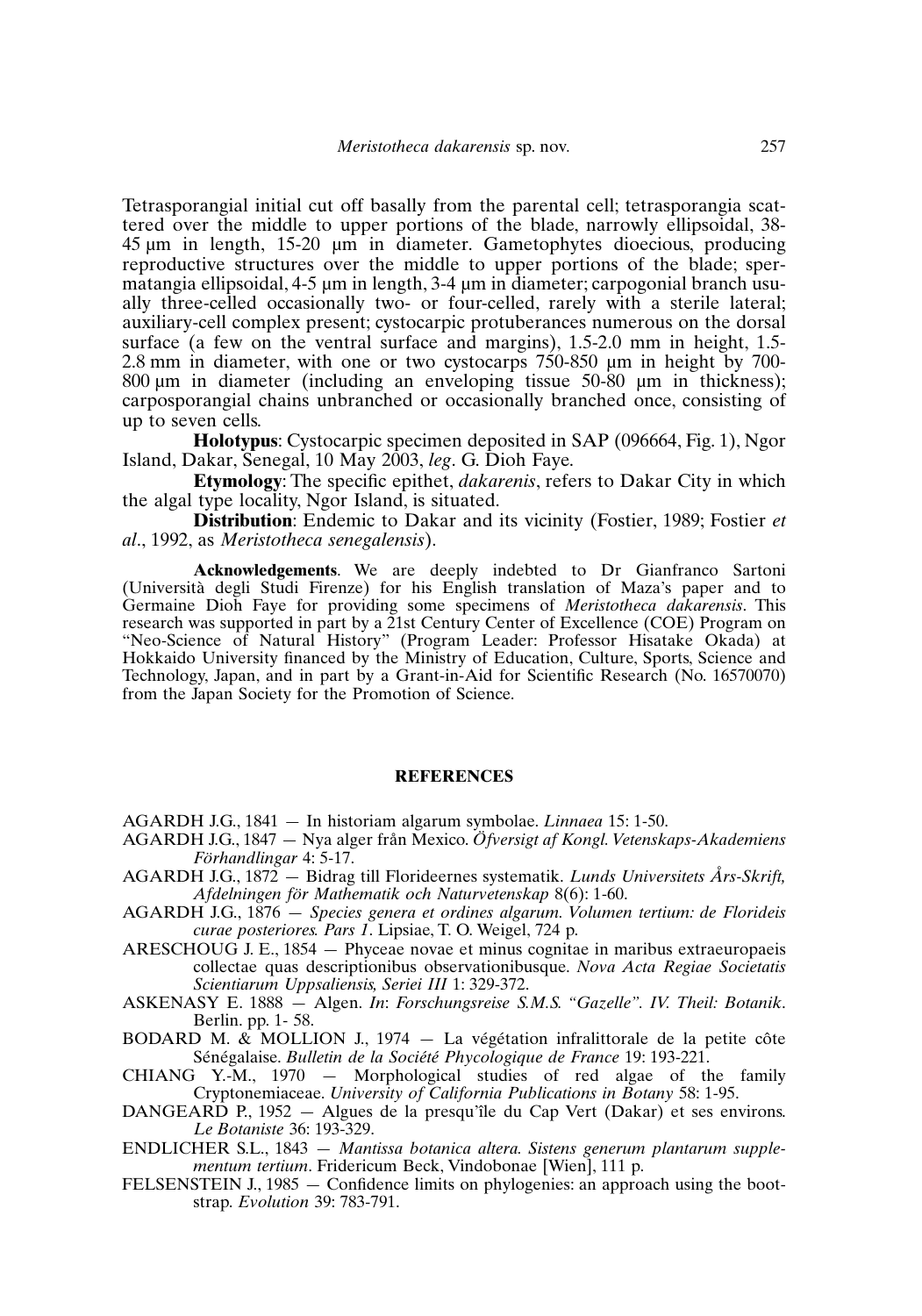- FOSTIER A.H., 1989 *Contribution à la valorisation d'algues des côtes sénégalaises productrices de iota carraghénanes*. Thèse de Doctorat de l'Université de Perpignan, 219 p.
- FOSTIER A.H., KORNPROBST J.M. & COMBAUT G., 1992 Chemical composition and rheological properties of carrageenans from two Senegalese Solieriaceae: *Anatheca montagnei* Schmitz and *Meristotheca senegalensis* Feldmann. *Botanica Marina* 35: 351-355.
- FREDERICQ S., FRESHWATER D.W. & HOMMERSAND M.H., 1999 Observations on the phylogenetic systematics and biogeography of the Solieriaceae (Gigartinales, Rhodophyta) inferred from *rbc*L sequences and morphological evidence. *Hydrobiologia* 398/399: 25-38.
- GABRIELSON P.W. & HOMMERSAND M.H., 1982a The Atlantic species of *Solieria* (Gigartinales, Rhodophyta): their morphology, distribution and affinities. *Journal of Phycology* 18: 31-45.
- GABRIELSON P.W. & HOMMERSAND M.H., 1982b The morphology of *Agardhiella subulata* representing the Agardhielleae, a new tribe in the Solieriaceae (Gigartinales, Rhodophyta). *Journal of Phycology* 18: 46-58.
- GABRIELSON P.W., 1983 Vegetative and reproductive morphology of *Eucheuma isiforme* (Solieriaceae, Gigartinales, Rhodophyta). *Journal of Phycology* 19: 45-52.
- GABRIELSON P.W. & KRAFT G.T., 1984 The marine algae of Lord Howe Island (N.S.W.): the family Solieriaceae (Gigartinales, Rhodophyta). *Brunonia* 7: 217-251.
- GABRIELSON P.W. & CHENEY D.P., 1987 Morphology and taxonomy of *Meristiella* gen. nov. (Solieriaceae, Rhodophyta). *Journal of Phycology* 23: 481-493.
- GUIMARÃES S.M.P.B. & OLIVEIRA E.C., 1996 Taxonomy of the flattened Solieriaceae (Rhodophyta) in Brazil: *Agardhiella* and *Meristiella. Journal of Phycology* 32: 656-668.
- HARPER J.T. & GARBARY D.G., 1997 Marine algae of northern Senegal: the flora and its biogeograpy. *Botanica Marina* 40: 129-138.
- JOLY A.B., CORDEIRO-MARINO, M., UGADIM Y., YAMAGUISHI-TOMITA N. & PINHEIRO F.C., 1965 — New marine algae from Brazil. *Arquivos da Estação de Biologia Marinha, da Universidade do Ceará* 5: 79-92.
- KUANG M. & XIA B.-M., 2003 A new species of *Meristiella* (Rhodophyta, Solieriaceae) from China. *Oceanologia et Limnologia Sinica* 34: 431-435.
- KYLIN H., 1932 Die Florideenordnung Gigartinales. *Lunds Universitets Årsskrift, Ny Följd, Andra Afdelningen* 28(8): 1-88, 28 pls.
- LIAO, M.-L., KRAFT, G.T., MUNRO, S.L.A., CRAIK, D.J. & BACIC, A., 1993 Beta/kappa-carrageenans as evidence for continued separation of the families Dicranemataceae and Sarcodiaceae (Gigartinales, Rhodophyta). *Journal of Phycology* 29: 833-844.
- MAZZA A., 1920 Aggiunte al saggio di algologia oceanica (Florideae). *Nuova Notarisia* 31: 93-160.
- MONTAGNE C., 1850 Pugillus algarum yemensium, quas collegerunt annis 1847-1849, clarr. Arnaud et Vaysière et descripsit C. Montagne. *Annales des Sciences Naturelles, Botanique* sér. 3, 13; 236-248.
- NETO A.I., TERR M.R. & HAROUN R.J., 2002 New foliose and gelatinous red macroalgae (Rhodophycota) from the Azores: morphological and geographical observations. *Aquatic Botany* 72: 1-11.
- OKAMURA K., 1926 *Icones of Japanese Algae*. Vol. V, No. 7. Tokyo, privately published, pp. 117-133, pls 231-235.
- OKAMURA K., 1930 On the algae from the Island Hatidyo. *Records of Oceanographic Works in Japan* 2: 92-110, pls 6-10.
- OKAMURA K., 1936 *Japanese Algae*. Tokyo, Uchida-Rokakuho, 964 p. (in Japanese)
- PICCONE A. 1884 *Crociera del Corsaro alle Isole Madera e Canarie del Capitano Enrico D'Albertis. Alghe*. Genova, 60 p.
- POSADA D. & CRANDALL K.A., 1998 Modeltest: testing the model of DNA substitution. *Bioinformatics* 14: 817-818.